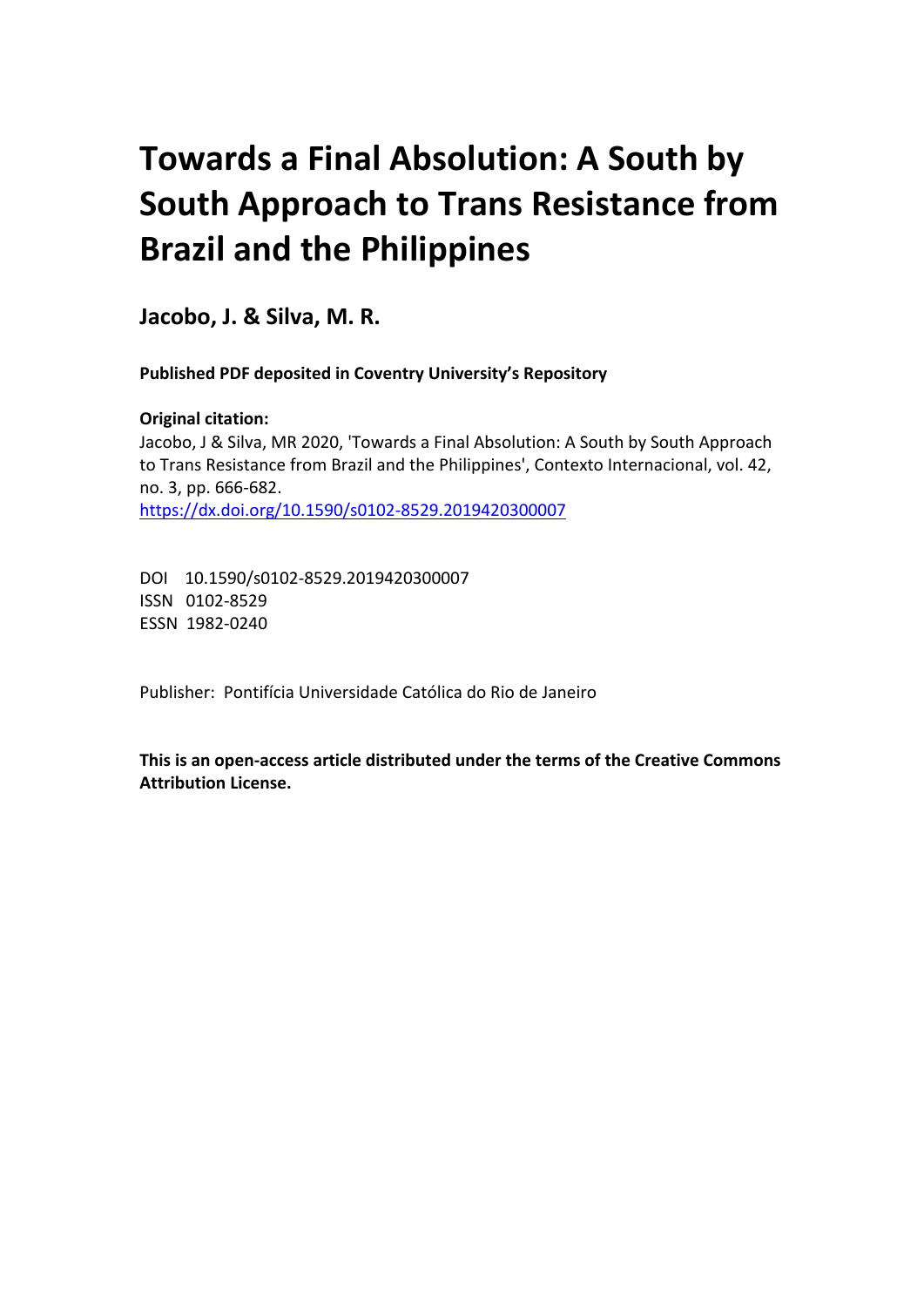# Global South Perspectives on Stonewall after 50 Years, Part I— South by South, Trans for Trans

# **Mariah Rafaela Silva\* Jaya Jacobo\*\***

**Abstract:** The riots against a New York City police raid at the Stonewall Inn bar in June, 1969, are often identified as having sparked the movement for LGBT rights, and the commemoration of the riots one year later in June, 1970, inaugurated a series of annual LGBT Pride events that continues to this day worldwide. In this two-part Forum, we reflect on the contradictory effects of Stonewall's international legacy. Which facts or legends are celebrated and which are marginalized fifty years later? How has the sign 'Stonewall' come to inspire and/or sideline other resistances as the US event became appropriated globally? In this first part of the Forum, Silva and Jacobo consider how trans women of colour in the Global South have pursued the struggle of the pioneering trans women activists in New York City and engaged the history of Stonewall beyond the United States, negating the whitewashing of discourse on the riots by hegemonic cis gay men and cis lesbian women of the movement, even in their respective nations, Brazil and the Philippines. This forum contribution pays tribute to black and brown trans persons whose bodies had been thought of as monstrous in the heart of empire and elsewhere, where empire remains. The authors together aspire to think the planet from their coordinates: *south by south, trans for trans.* From the sisterhood they forged, these two trans women from Rio de Janeiro and Manila, imbricated in their wounds but bound together by a will to heal, theorize resistance and reexistence as women in a decolonial, transfeminist present.

**Keywords:** Stonewall; Global South; trans resistance; *travestilidade*; *kabaklaan*.

<sup>\*</sup> Universidade Federal Fluminense (UFF), Niterói-RJ, Brazil; [mariah.rafaela.silva@gmail.com](mailto:mariah.rafaela.silva@gmail.com). ORCID iD 0000-0003-1047-4333.

<sup>\*\*</sup> Coventry University, Coventry, UK; [lajayajacobo@gmail.com](mailto:lajayajacobo@gmail.com). ORCID iD 0000-0002-6398-1104.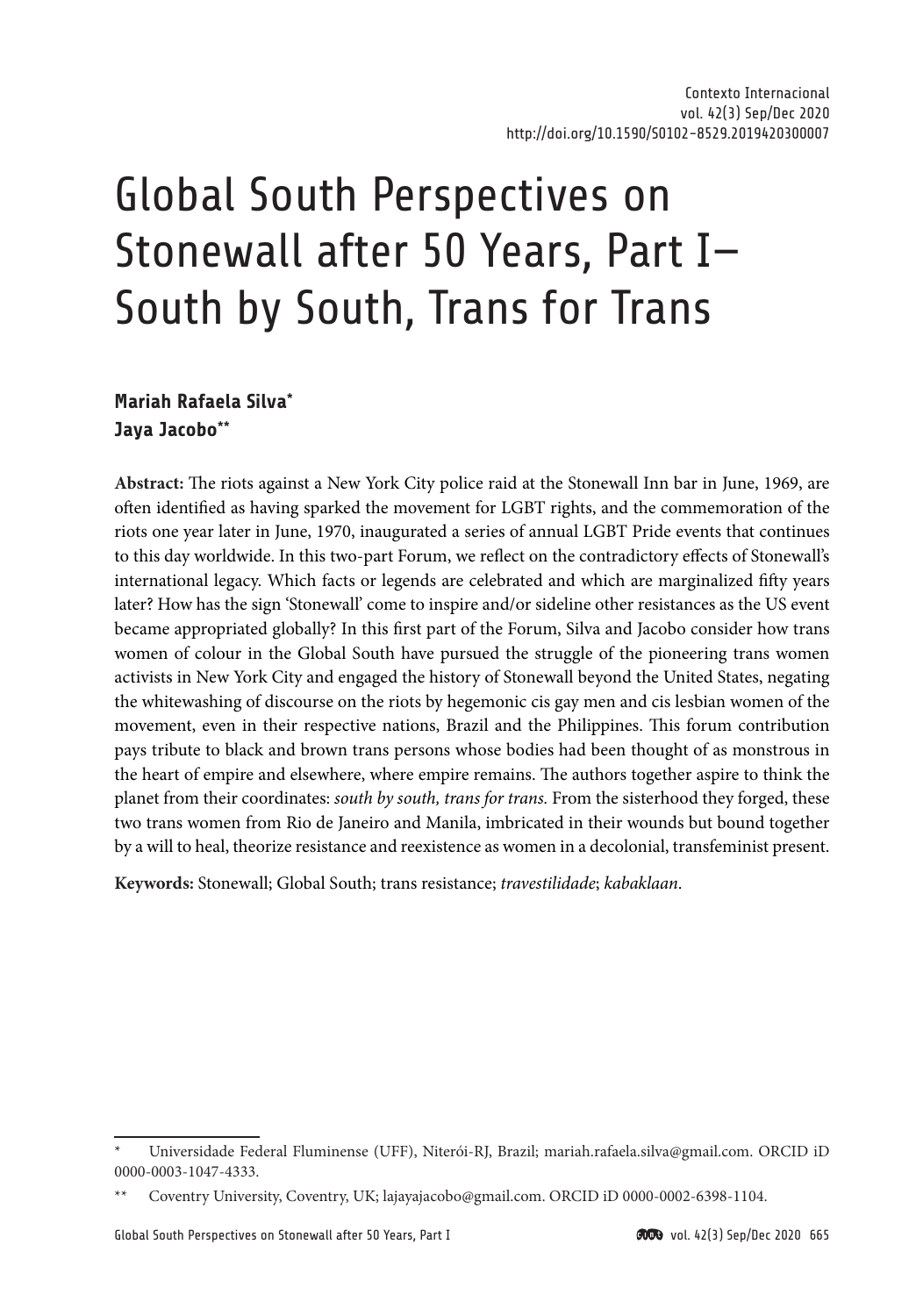# **Towards a Final Absolution: A South by South Approach to Trans Resistance from Brazil and the Philippines**

*Mariah Rafaela Silva and Jaya Jacobo*

*They don't care if you were with them at the beginning of the gay movement, demonstrating in drag with them. They don't care.* – Marsha P. Johnson

*I have been beaten. I have had my nose broken. I have been thrown in jail. I have lost my job. I have lost my apartment for gay liberation. And you all treat me this way?* – Sylvia Rivera

### *A south by south trans perspective*

A bit more than fifty years ago, two trans women were among those leading a strike in order to resist police abuses in New York City. Since then, Marsha P. Johnson and Sylvia Rivera have been known for inspiring a movement of the gender-diverse community within what was called the Stonewall Uprising. Yet Stonewall was not just a local occurrence, as far as trans communities all over the world are concerned. Johnson's and Rivera's acts reverberated beyond New York; their struggles have inspired gender-diverse people globally to take courage in laying the ground for their own revolutions.

In 1992, the first national meeting of Brazilian trans women and travestis took place in Rio de Janeiro. By the beginning of the 21st century, the *Associação Nacional de Travestis*  e Transexuais (ANTRA) was founded.<sup>1</sup> In 2004, a group of trans women in Brazil entered the National Congress building for the first time to reclaim their rights, marking what is called the first *Dia da Visibilidade Trans* (Trans Visibility Day) in Brazil*.* A couple of years later, the country also saw the establishment of a couple of other organisations dedicated to the fight for trans rights.

In 2002, the first organisation of trans women in the Philippines was established by a group of women in Metro Manila who called themselves the Society of Transsexual Women of the Philippines (STRAP). Soon after, the Coalition for the Liberation of the Reassigned Sex (COLORS), Gender and Development Advocates (GANDA) Filipinas, the Association of Transgender People in the Philippines (ATP), the Transpinay Association of Antipolo (TAO), and clinics dedicated to and initiated by Filipina trans women like *Victoria by Love Yourself* and *Diossa by Lily* were also established in the archipelago.<sup>2</sup>

This brief retrospection shows us how in other parts of the world, especially in the global South, trans women situated in their own particular contexts have pursued the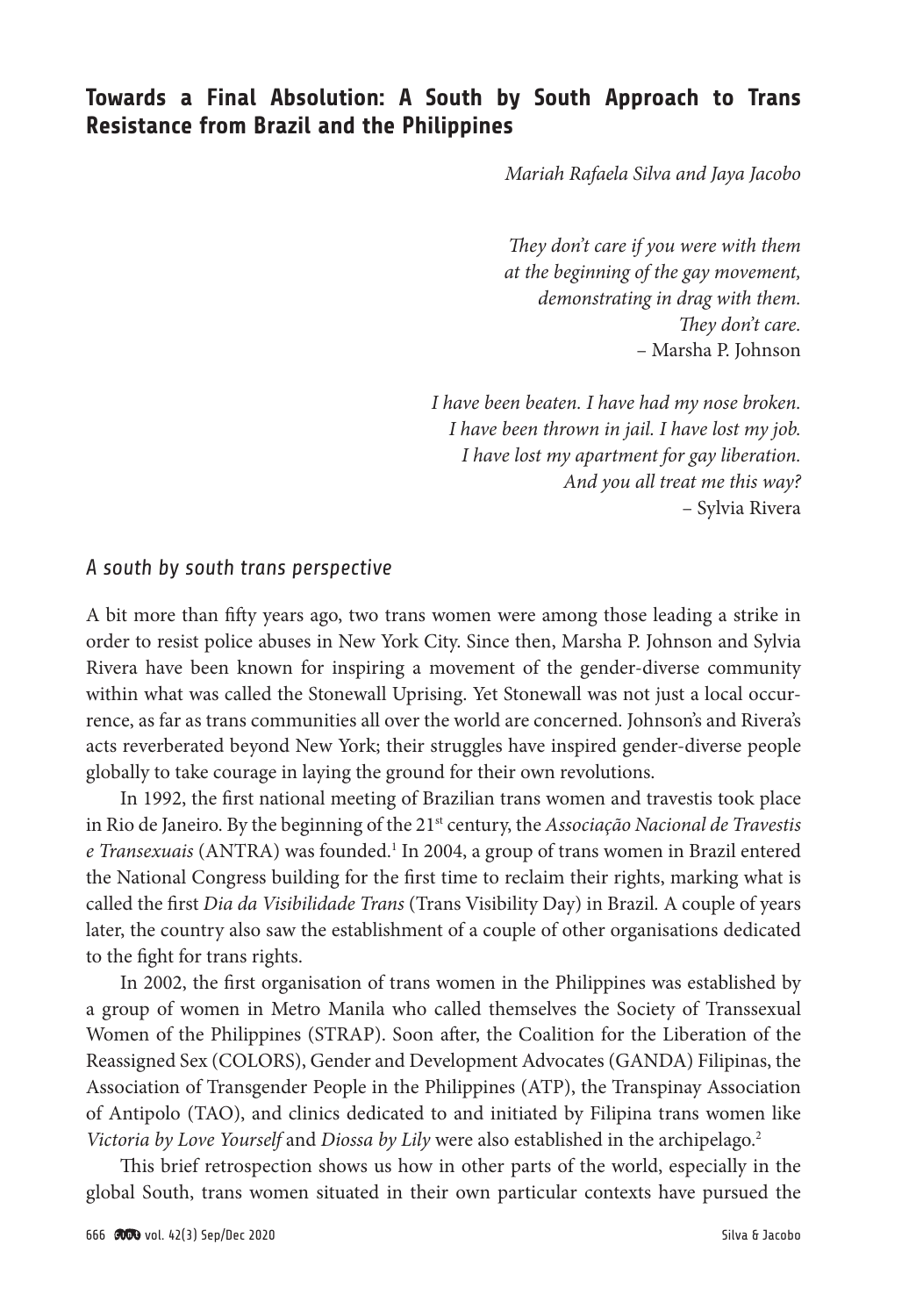struggle of the two pioneering trans women activists in New York City and engaged the history of Stonewall beyond the United States, negating the whitewashing of the discourse by hegemonic cis gay men and cis lesbian women of the movement, even in their respective nations, namely Brazil and the Philippines. Given these difficult but significant shadows from Stonewall in North America, the more important question for us trans women in the global South is how, in particular, Brazilian and Filipino trans women have created their own forms of resistance which respond to the singularity of their suffering back home. At the same time, while Marsha and Sylvia are not forgotten in Rio de Janeiro and Manila, we also need to propose how places outside the imperial metropole can compare experiences and learn from each other. As the struggles of these two trans women of colour in New York have shown, this resistance from Rio de Janeiro and Manila possesses an ethno-racial dispositif. We are not white. And we pay tribute to black and brown bodies who had been thought of as monstrous in the heart of empire, and elsewhere, where empire remains. In the same gesture that Cameroonian philosopher Achille Mbembe (2018) has thought about the world becoming black, we also aspire to think through the planet from our coordinates: *south by south, trans for trans.* Inspired by the trans discourse inaugurated by Johnson and Rivera in the global North, we compare Brazilian and Philippine global South experiences of transness, move forward from learning about the similarities and differences of our herstories, and return to the ethos of trans protagonism instigated in Stonewall. From the sisterhood forged between us, two trans women from Rio de Janeiro and Manila, imbricated in our own wounds but bound together by a will to heal after all manner of uprising, we theorise resistance and reexistence as women in a decolonial, transfeminist present. This forum reflection consists of six parts: 1) an introduction that articulates a south by south, trans for trans perspective that takes inspiration from the work of Marsha P. Johnson and Sylvia Rivera; 2) a narration of Brazilian trans protagonism; 3) an exposition of two landmark legal cases which provide an impetus for Filipina trans activists to pursue their battle toward self-determination; 4) a contrapuntal account of how the Brazilian and Philippine trans movements figure in the contemporary project of global social justice; 5) a herstory that relates the pioneering gestures of Johnson and Rivera in Stonewall with current victories in Brazilian and Philippine trans activism; and a 6) manifesto of transfeminist autonomy forged from a south by south sorority.

## *The Brazilian scenario: creating pathways between debris and trauma*

We have witnessed in the past fifty years a few significant advances in Brazilian trans rights. Sex reassignment surgery, for example, was one of the important achievements of the trans movement that deserves to be highlighted, because for many years, such procedures had been stigmatized under the guise of *amputação* (amputation).3

It took a long medico-legal process until 'complete' authorisation for transgenitalisation surgeries was realized in Brazil. A landmark resolution crafted by the Federal Council of Medicine (Conselho Federal de Medicina), resolution number 1482 released in 1997, authorised surgical procedures on an experimental basis (Federal Council of Medicine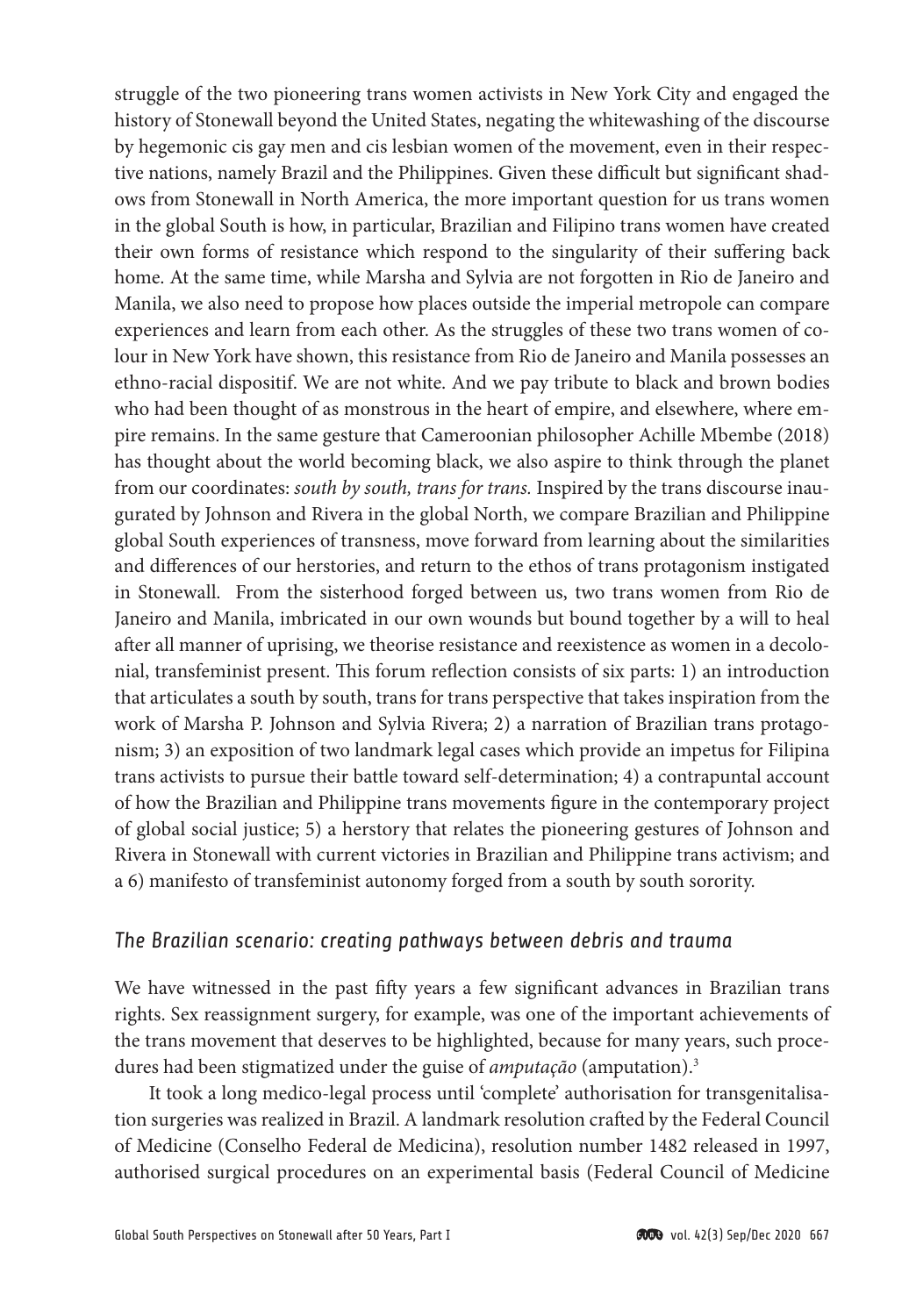[Brazil] 1997) Until that time, surgeries in this category were considered 'a crime of serious mutilation by the Brazilian Medical Code of Ethics and their performance justified the withdrawal of the right to [the practice of] medicine, which could lead to prison' (Borba 2016: 55, our translation). The Council, for example, took a stand against surgeries for implanting breast prostheses in transsexual women and travestis in the 1970s. As was astutely observed by scholar Rodrigo Borba (2016: 55), the 1997 resolution is not to be read as a spontaneous, voluntary act by the CFM, but must rather be interpreted as the result of social pressure against the hegemony exercised by the medical field over trans bodies. It was in the midst of this battle between forces that the judiciary entered the field. This is because university hospitals did not receive funds from the Ministry of Health to fund such procedures, forcing transgender people to go to court to guarantee their right. This clash forced both the Federal Council of Medicine and the Ministry of Health to regulate trans-specific healthcare practices within the scope of Sistema *Único* de Saúde (SUS), the public health system in Brazil. The 1997 resolution was repealed by resolution 1652 of 2002 (Federal Council of Medicine [Brazil] 2002), which was subsequently overturned by resolution 1955 of 2010 (Federal Council of Medicine [Brazil] 2010).

It is important to highlight the year 2008 in which the Ministry of Health implemented within the scope of SUS the so-called *Processo Transexualizador* (transsexualising process), the result of years of struggle and pressure endured and mobilised by the transsexual women's movement. Until such an accomplishment, judicial battles cannot be ignored. Most significant is the decision of the Superior Justice Tribunal on 14 August 2007 that declared the fundamental right of transsexual people to access specific surgeries and treatments. This decision was overturned however by the Supreme Court in December of the same year as it understood that the situation should be analysed on a case-to-case basis. The victory a year later is a realisation that the trans movement, to paraphrase Frantz Fanon (2008: 126), refuses, with all its strength, to accept the stigma of amputation<sup>4</sup>, emphasising that the State has a duty to promote a safe environment for the development of the individual in their plenitude, in line with the constitutional principle of human dignity.

Since 2009, the social name, the name a trans person uses in their community (in contradistinction to the civil or legal name) was also gradually implemented in public reparations by 'normative resolutions,<sup>35</sup> promoting the possibility for trans women to be recognized by the name that represents their genders. The first body to institute the use of the social name was SUS, also as an effect of the pressure from the national trans movement. Later, universities and other municipalities gradually began to adopt the possibility of using the social name by trans people, each instituting its own regulations.6

After that, in 2018, the Supreme Court approved the possibility of any trans person to rectify their name and gender marker in their birth certificates without the need of surgery or a judicial process. These are only a few examples of the advances in Brazil, which must be noted as having involved the initiation and participation of local deputies and city councillors. More recently, the Brazilian Supreme Court decided in 2019 that transphobia and homophobia are crimes akin to racism.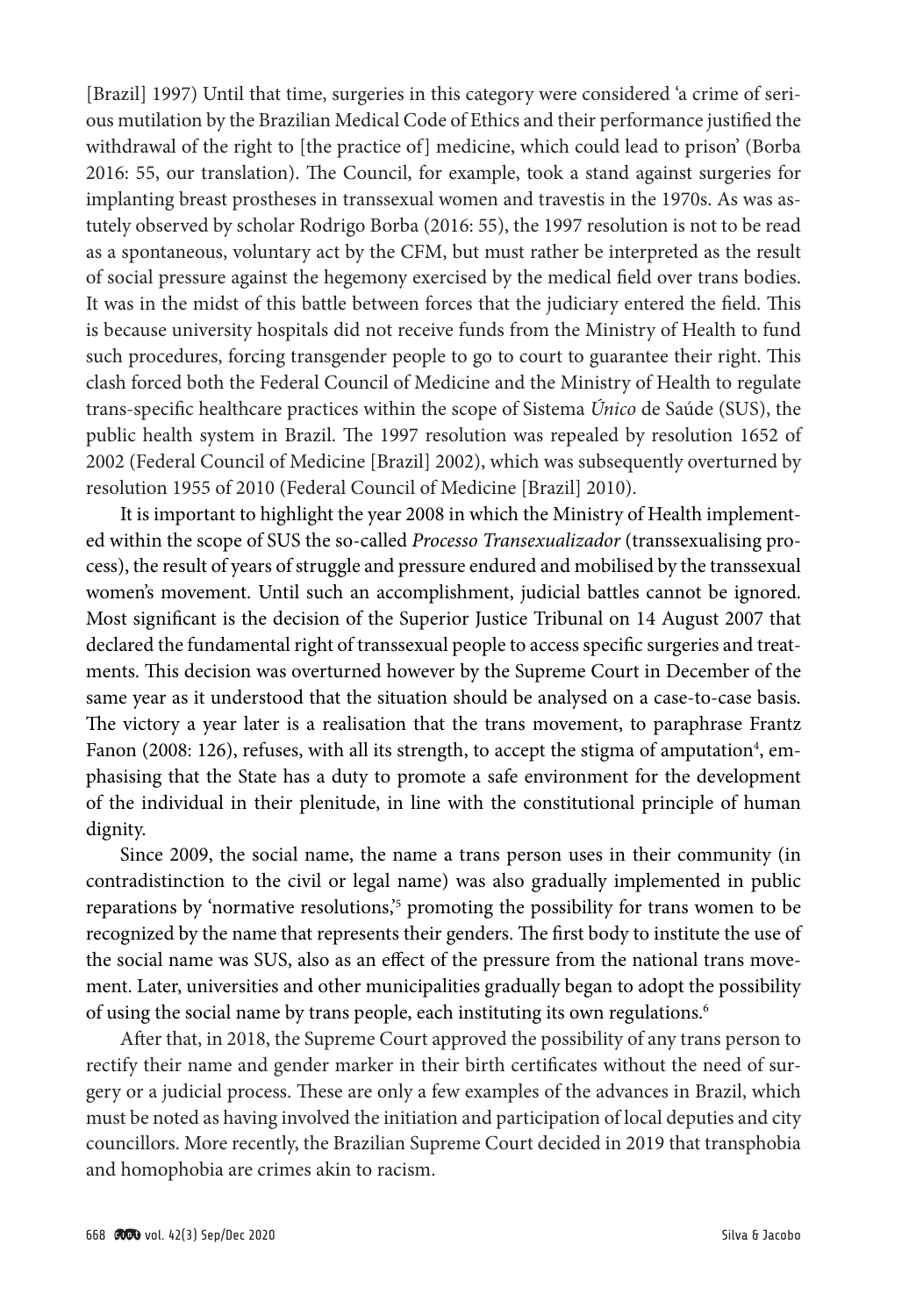These conquests in the realm of rights point to the singularity of the narrative of dispute, mourning, visibility and protagonism that trans people have won in recent years. The gesture of strength and desire to inhabit the future initiated by Marsha and Sylvia continues to produce resonances and their example inspires the Brazilian trans movement itself to fight even more. Despite social achievements and advances, Brazil remains one of the most violent countries to be trans in the world.

In this sense, Brazilian activists have on their horizon not only the guarantee of rights, but above all, and especially, the desire to build polyphonic and multi-methodological strategies (epistemology, education, public policy, health promotion, employability, housing, etc.). In academia, examples like professor Jaqueline Gomes de Jesus (with several books on gender studies, especially *Transfeminismo: teorias e práticas* (2018)) and scholar Viviane Vergueiro (who recently launched the book *Sou travestis* (2019)) must be recognised. In the political and social field, it is important to remember Gilmara Cunha, a black travesti and community leader in one of the most violent *favelas* in Rio; Indianare Siqueira, founder of the Casa Nem shelter; and Érica Mulunguinho, the first black transsexual woman elected to the City Council of São Paulo. In art, performers like Jota Mombaça, Castiel Vitorino, Ventura Profana have opened the way to rethink aesthetics and reshape artistic grammar on a global level. Trans men like Guilherme Almeida, a university professor, and Leonardo Peçanha, a black trans male physical trainer, among others, have contributed to rewriting the history of the struggles against oppression started by Marsha and Sylvia.

Certainly, there are countless other important names whose contributions mark the history of the struggle of trans movements in Brazil: a fight against prejudice, lack of rights, social and economic neglect and also sexual exploitation and human trafficking; this is a fight initiated by two courageous women who dared to believe it was possible. Today our efforts unfold from a gesture of their courage. For sure, the judiciary has been a strategic path, but we know that it is still insufficient to guarantee respect in the field of culture, and of course, in everyday life.

### *The Philippine predicament: breaking through the carceral discourse of nature*

No legal framework supports the right of Filipina trans women to self-determination, unlike in the Brazilian context. The indignation that this has sown upon the trans community may not have not coalesced into a form compelling enough to launch a model of Philippine trans street resistance, at least not yet, but Johnson's and Rivera's long struggle from Stonewall is a reminder to trans women leaders that the path to justice must be fought and won from the bitter lessons of a herstory that has yet to unfold on its own.

Since 2007, when the Supreme Court of the Philippines upheld the Court of Appeals' overturning of a regional trial court decision in favour of Mely Silverio, it has been impossible for trans people in the Philippines to affirm themselves via official documents.7

With epigrams lifted from the Bible on God creating 'man in his own image' and a passage from a folk myth establishing the sex binary through the primordial figures of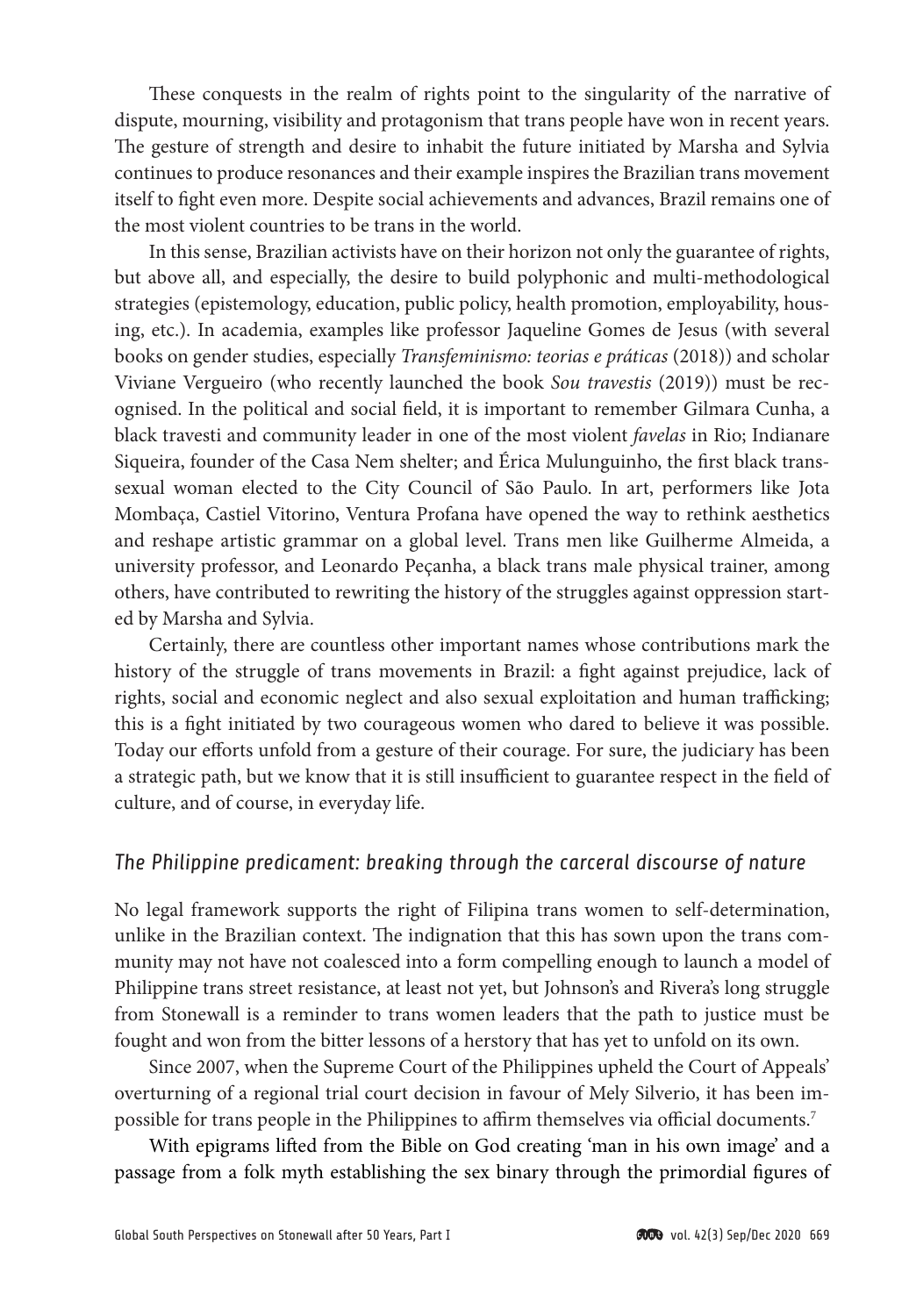*Malakas* (Strength) and *Maganda* (Beauty), the decision proceeds to ask: 'When is a man a man and when is a woman a woman?... May a person successfully petition for a change of name and sex appearing in the birth certificate to reflect the result of a sex reassignment surgery?' (Supreme Court [Philippines] 2007: 1). Mely Silverio, who had just received her doctorate in Sociology from the University of Hawai'i at Manoa, came home to the Philippines to have her documents changed after undergoing hormone therapy and psychological testing in the United States and gender affirmation procedure in Thailand. Her Filipino doctor and her US fiancé served as witnesses in the trial.

The Supreme Court decision states that since there is no law in the state that addresses sex reassignment, the petition is fatal to Silverio. It asserts its fundamental intervention on the question of sex and gender however by saying that 'the sex of a person is determined at birth' (Supreme Court [Philippines] 2007: 7), a predicament that transgender people contest in their adult affirmation of the gender that is misaligned with their birth sex. Furthermore, the decision buttresses its case by referring to a denotative definition of sex as the 'sum of peculiarities of structure and function that distinguish a male from female,' specifying male as 'the sex that produces spermatozoa for fertilizing ova' and female as 'the sex that produces ova and bears young' (Supreme Court [Philippines] 2007: 8). Given the reproductive premise of the argument (woman is merely a conduit of the egg cell and the offspring that develops from it), the prose can only exclude people 'who have undergone sex reassignment' (Supreme Court [Philippines] 2007: 8), and even proceeds to argue that the particular case, if affirmed, may have effects on the notion of marriage and the status of women (Supreme Court [Philippines] 2007: 8), because, of course, woman in this sense must only be born *as such*, and the partnership acknowledged by the state must be with a man *as such*. The ruling concludes with the exhortation that legislative intervention is necessary for the definition of sex to include that of transsexuals (Supreme Court [Philippines] 2007: 9).<sup>8</sup> While transsexual subjectivity is named here as a future possibility, that is, to be embodied in a law to come, its presence is also foreclosed in the defence of the sexual binary and the refusal to acknowledge the distinction that gender identity may present to *natural* and *normative* preconceptions of male and female bodies in the Philippine state.

A contrapuntal case must be cited to signal some sort of movement from this loss as far as trans as a category is recognized judicially.<sup>9</sup> In 2008, just a year later after Mely Silverio lost her case, Jeff Cagandahan, an intersex person, won his appeal to affirm himself through his chosen name and gender marker. A crucial paragraph in the Supreme Court decision must be quoted here at length: 'In deciding this case, we consider the compassionate calls for recognition of the various degrees of intersex as variations which should not be subject to outright denial... The current state of Philippine statutes apparently compels that a person be classified either as a male or as a female, *but this Court is not controlled by mere appearances when nature itself fundamentally negates such rigid classification*' (Supreme Court [Philippines] 2008: 7, our emphasis).

Here, a purportedly more enlightened perspective on nature is made possible not only with the intersex figure as a negation of the law, but with the agency for such negation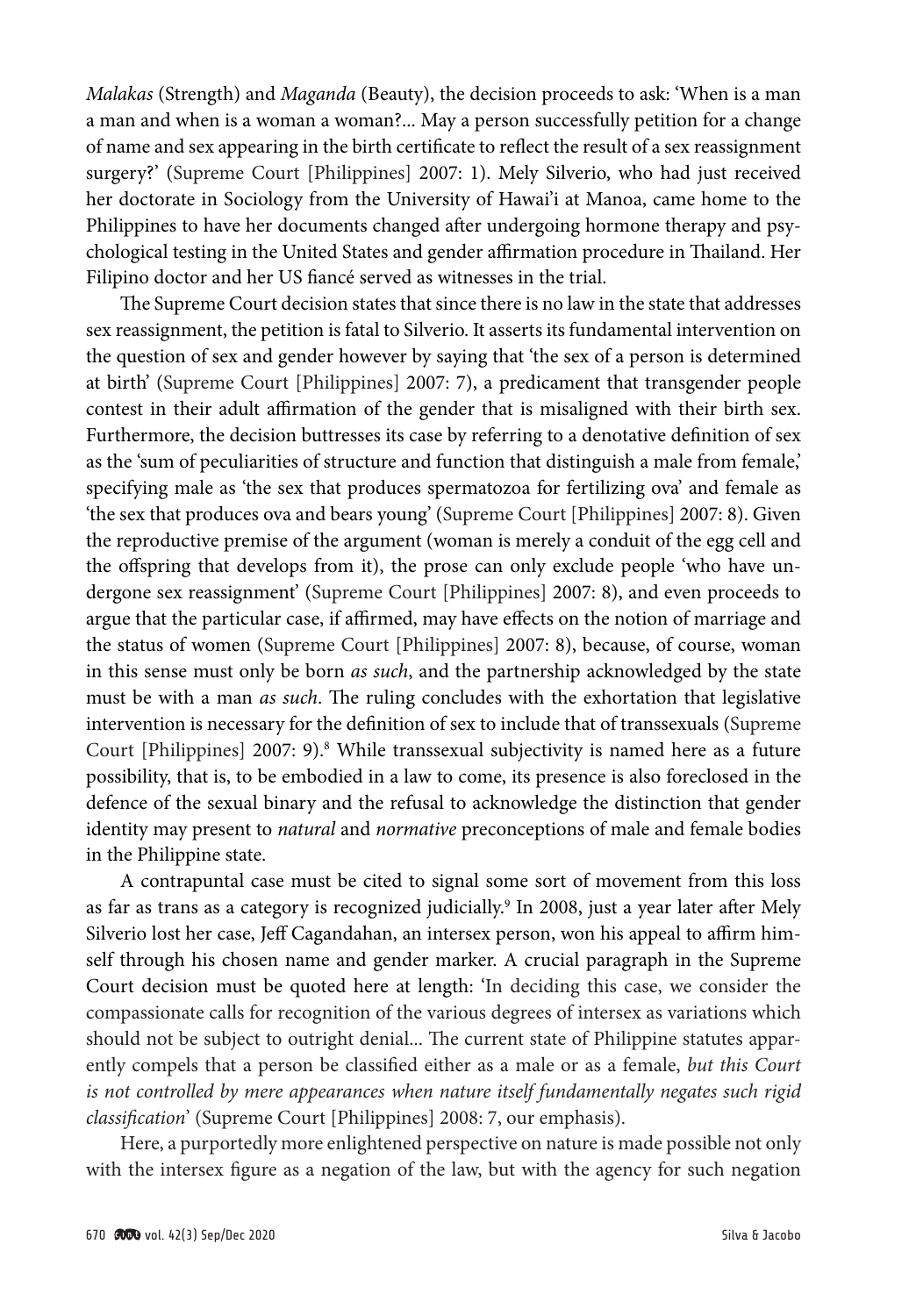of the law deriving from nature for the intersex man to identify himself according to a gender he has chosen: '*Respondent here has simply let nature take its course and has not taken unnatural steps to arrest or interfere with what he was born with*. And accordingly, he has already ordered his life to that of a male.' (Supreme Court [Philippines] 2008: 7, our emphasis). Nonetheless, as it is revealed that Jeff 's gender only appears to be concomitant to a concept of nature as inevitable, because pre-ordained, such gender is intimated, in the end, as ancillary to nature itself and to the sexual binary premised on such an a priori. The decision attempts to free itself from such binarism, through the liminality that only an intersex figure can summon as a space of deliberation and judgment, and yet it only does so asymptotically, insofar as the predominant notion of natural sex is preserved in the end.

If the ruling is to be read as a premise for trans recognition in a decision to come, then intersex subjectivity can only serve as that moment that enables a cusp to emerge as an opportune moment enabling the judicialisation of gender-diversity, that is according to subjects who dare contest the limits as well as the licences that the law can instantiate. If the aspect of agency in the decision to accept the gender one has become is recognized as natural to intersex subjects, as it attends their condition, from predicament to volition, can it also be extended to transsexual and transgender subjects? Or will the concept of nature revert to its previous composure when confronted with the 'unnaturalness' of 'interferences' the latter decides to assert as affirming herself?

## *A south by south trans paradigm of reexistence*

In both the Philippines and Brazil, the judiciary plays a central role in resolving social (sometimes political) conflicts. While the Brazilian judiciary has endeavoured to promote the inclusion of transgender people in society, the Philippine justice system has yet to guarantee their civil rights (and more broadly, human rights). With a colonial modern mentality prevailing in some sectors of the judiciary however (Mombaça 2016), historical and social discrepancies that make up contemporary societies can only be ignored in court rulings, especially when it comes to addressing certain disputes which affect people in countries of the Global South, in this case, Brazil and the Philippines.

In the Brazilian case, the role of the judiciary in the conquests and guarantees of rights of the trans population, must be observed with circumspection. Despite the solid activism of the best transsexuals across Brazil, the State has always been silent in promoting citizenship and the inclusion of these people in society, especially those living in favelas. Resorting to the judiciary, however, was only possible from two decisive moments in Brazil's recent history: the first would be at the end of the military dictatorship and a relentless effort by social actors to reposition authoritarianism in the country; the second would be around the 'democratic turn' and the fundamental civilising stimulus promoted by the Federal Constitution of 1988, considered as 'the citizen Constitution' whose foundational guarantees revolve around the promotion of human dignity and a better quality of life socially (at least in theory). In any case, the Constitution of Brazil is invoked in the whole process that seeks to enforce minority rights and guarantees.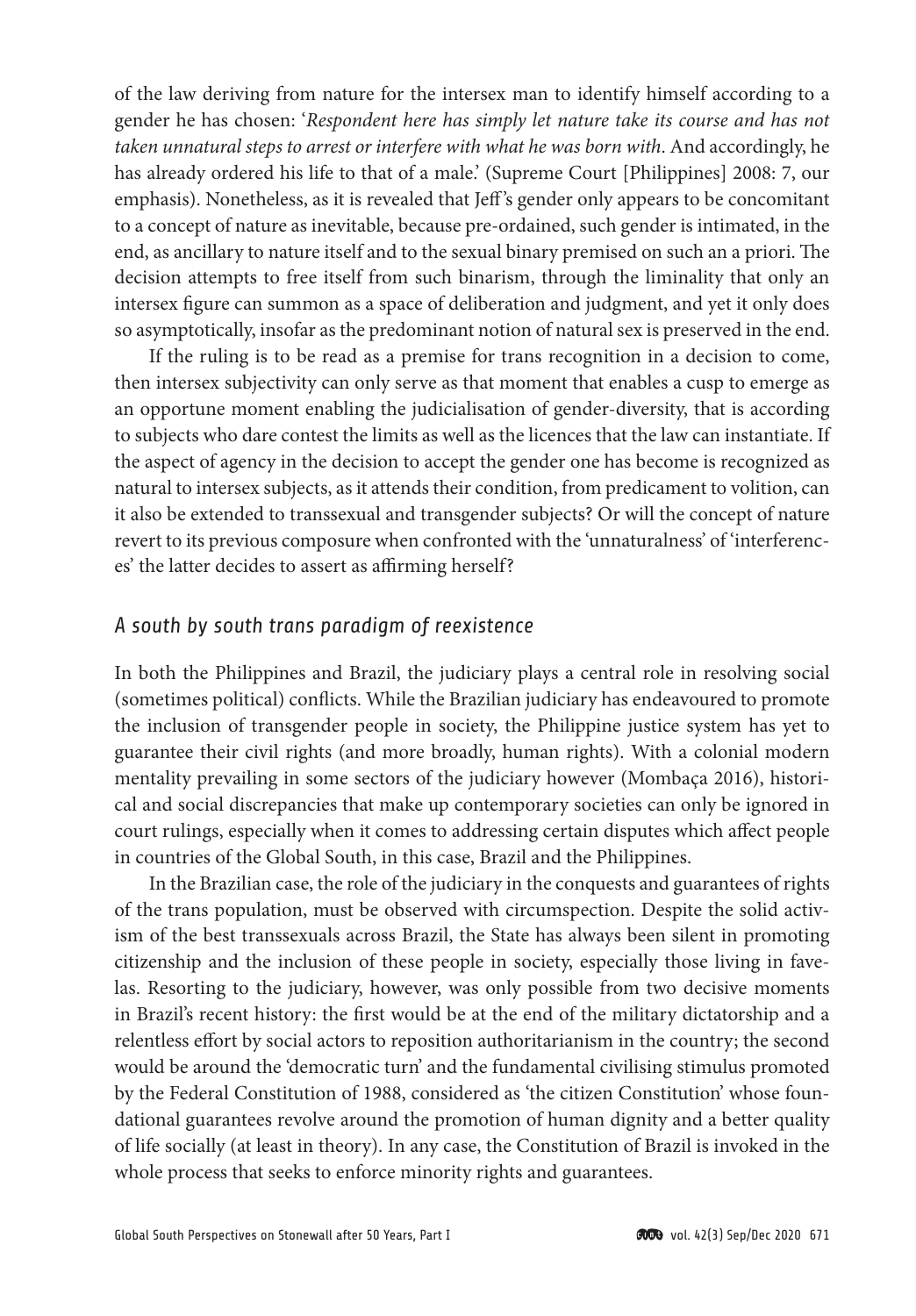The judicialisation of trans life, bodies, and subjectivities must be viewed with caution in both Brazil and the Philippines (and beyond), since the guarantee of rights through such means does not mean an effective change of conscience in significant sectors of the population. Above all, more conservative sectors have been gaining ground in the political and institutional context of recent years with the uprising and the conquest of power by the extreme right in Brazil, but also in the Philippines and elsewhere. In Brazil such sectors have managed to elect a significant mass of politicians to the Congress and the Senate, and have escalated a method of judicial activism that culminated in the coup d'état against former president Dilma Rousseff. They have succeeded in dismantling the individual and collective guarantees of minorities, especially in sectors that are fundamental to social development, such as education. There are countless bills that aim to retrocede the guarantees already in Brazil. Jair Bolsonaro's election is paradigmatic in this sense, as it symbolises the most perverse and dangerous face of the ruralist sector (committed to land grabbing and the extermination of indigenous peoples), religious sector (committed to orthodox dogmas and medieval practices), and the *bancada da bala* (bullet benches, committed to pro-gun policies and to civilian armaments in an unbridled way), in addition to sectors committed to the militarisation of the public sphere and the return of the dictatorship. Such political pressure resonates in the Brazilian social body, especially through fake news, making possible judicial decisions that for a decade have reconfigured the social recognition of minorities. The activist articulations of these groups in Brazil promote frontal attacks on the country's superior justice courts, putting in detriment the social advances which have gained their ground from the efforts of minorities themselves.

It is in these senses that, again, such judicial achievements must be observed with circumspection. Although the chances of inflection of rights are slim, they are not guaranteed by citizenship and do not effectively change the collective social mentality, at least not in the short and medium term, given the increasing number of attacks on and threats to trans people, and certainly their deaths, in Brazil. For efficacious change, a broader project that would establish legal limits for aggressors would be necessary, not only considering the creation of law itself, but also promoting awareness of citizenship and a sense of humanity through education, culture, leisure, health and employability of trans people. A project of this magnitude depends on collective efforts by the three branches of government (legislative, executive, and judiciary), without exempting any part of responsibility. Notwithstanding this emphasis on good governance, we must not also fail to mention the importance of social organisations in the effective promotion of a democratic state of rights. Social organisations empower people to involve themselves in political action. They also work around 'supervising' state affairs, to promote citizen peace and build a national civil unit. Their presence evokes social participation in decision-making. The collectives they forge assure the community that life will be preserved and human dignity will be protected, as typified in the Federal Constitution.

Both Brazil and the Philippines experienced a period of dictatorship and adopt new citizens' constitutions around the same time, yet trans people continue to struggle even after democratic dispensations have already established themselves in both places. The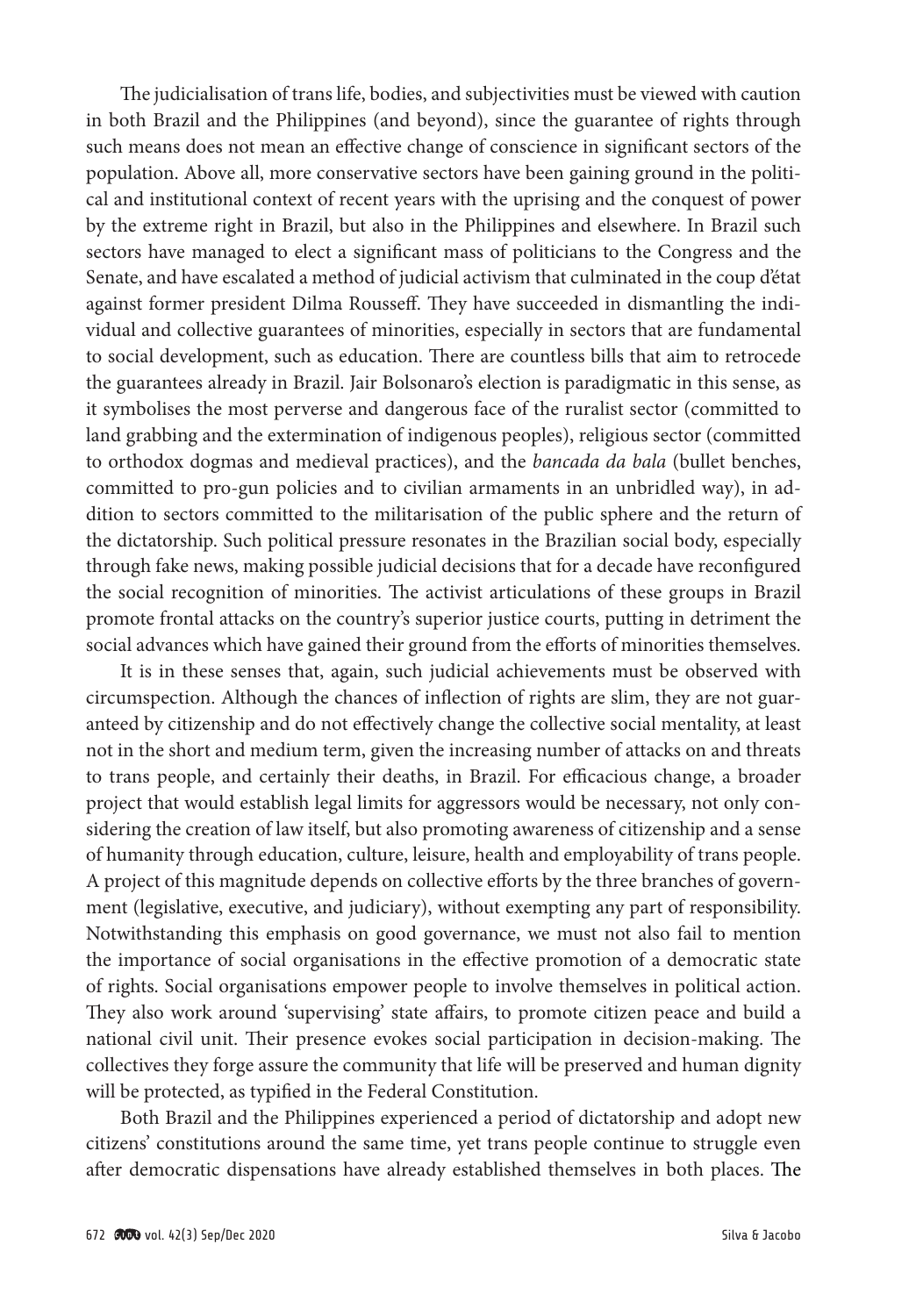Philippine Constitution of 1987, ratified in the Republic established after the fall of dictator Ferdinand Marcos, is phrased to include the promotion of the 'dignity' and 'human rights' (1987 Philippine Constitution, art. 3. sec. 1) of all Filipino citizens, but no matter how activists and their allies hearken back to this fundamental law, what happens on the ground remains contentious as far as transgender people are concerned. Many trans women have been harassed and arrested for simply walking on the street at night, with police assuming they are promenading for sex work, still considered illegal by the Philippine state (UNDP and APTN 2017: 58). Colonial and neoliberal prejudice are entrenched in all aspects of life, such that no trans person is ever given equal opportunity to fight for a life of wellbeing. How many trans people have been denied work when during the interview, they are revealed to be trans, and if ever offered the job, this happens only with the precondition of changing their present self-presentations during the first day at the office (UNDP and CHRP 2018: 27)?10 If given work, are these women allowed to carry the names which affirm them? Are they also given the freedom to choose the restroom of their gender? The killing of Jennifer Laude remains a traumatic event for the trans population of the country. While American serviceman Lance Corporal Joseph Scott Pemberton was sentenced by the Regional Trial Court of Olongapo City in 2015, it was not for the murder charge filed by the prosecution, but for homicide due to 'passion and obfuscation, and intoxication' (UNDP and CHRP 2018: 16), in other words, trans panic. The Philippines remains one of the most dangerous countries in Asia and the world for trans people. In 2020, Pemberton was granted absolute pardon by the President.

How can trans women feel safe in the Philippines when their gender identity can be used against them in instances where their right to life is threatened? How is it possible to contend with loss and survival itself when transness, as far it is judicialised in this case, becomes the alibi for death and violence? It is in this scene of violation confronted everyday by transgender and transsexual people that a legal framework to grant them citizenship through the name and gender that are fundamentally pertinent to their affirmative political visibilization becomes, without question, necessary. This granting of the right to 'gender self-determination' (Stanley 2014: 89-91) is the genre of judicialisation that can only combat the current mode of justice accorded to trans  $f$ ol $x<sup>11</sup>$  in the state, that is, if not as criminals who have broken the law, then as victims who, by sheer jurisprudential illegibility, cannot be upheld by the law itself. Trans people in the Philippines remain bodies which populate the already suffocating spaces of a highly cisheteropatriarchal 'prison-industrial complex' (Vitulli 2014: 162-164; UNHDP and CHRP 2018: 43-44), a sphere where they are doubly incarcerated as objects of pleasure and violence by inmates of the opposite sex.

The election of populist figure Rodrigo Duterte from Southern Philippines as President of the Philippine Republic may have symbolised for the majority of Filipinos who had voted for him a solid rejection of bourgeois, oligarchic and neoliberal values which have dominated governance in the islands since the establishment of a post-colonial state in 1946; nonetheless, his adoption of a war on drugs which has resulted in an astounding statistic of extra-judicial killings, a foreign policy sympathetic to China in the context of territorial disputes in the West Philippine Sea, and a slap-dash program on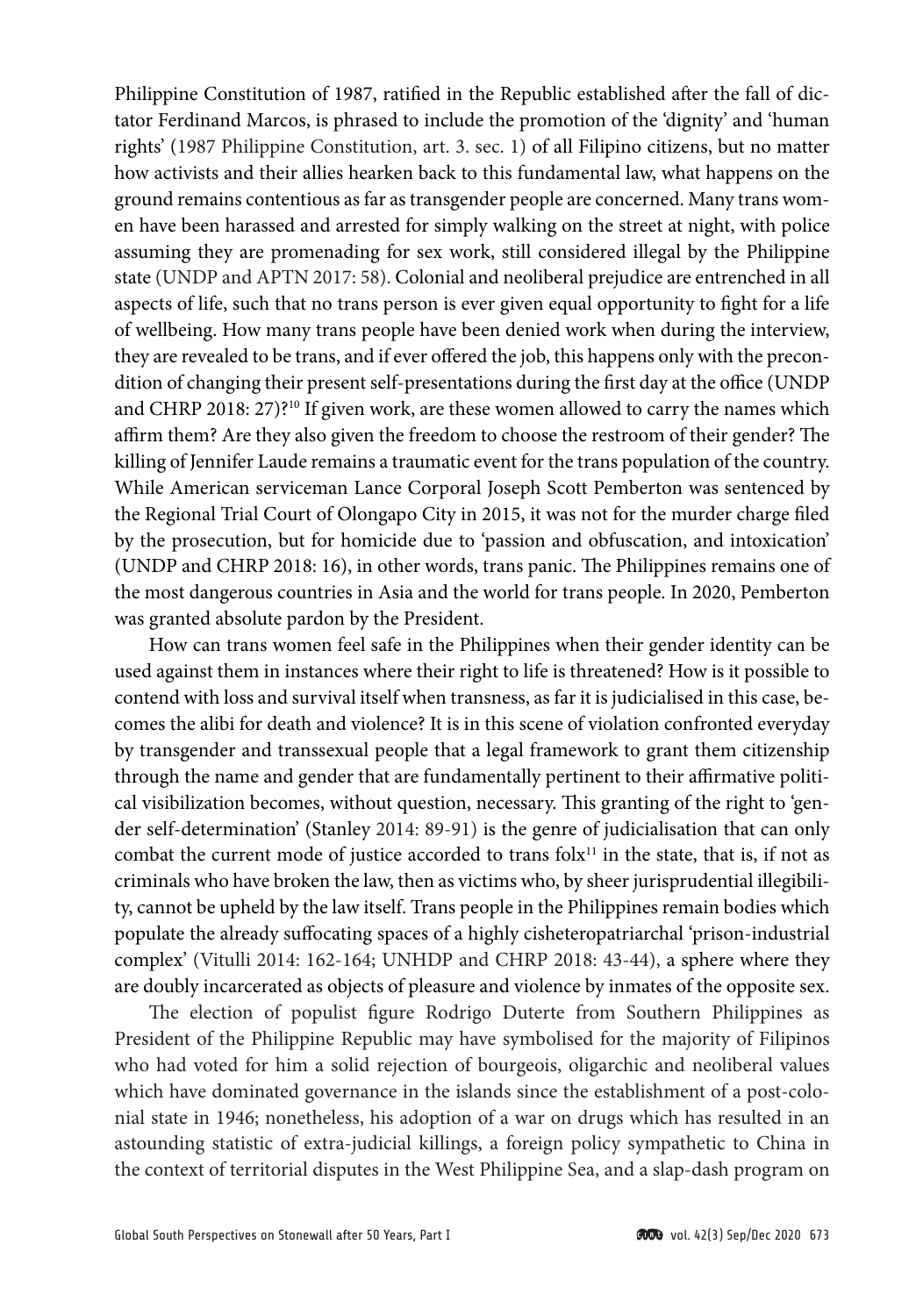national social amelioration during the COVID-19 pandemic have only proven the systems and structures of bourgeois, oligarchic, and neoliberal power remain in spite of the rhetoric that seems more intelligible and relatable to the most marginalised of constituents (Beltran 2020). The figure of the strongman who has entitled the police and the military and who has controlled both houses of Congress and even the Supreme Court is not foreign to Filipino collective memory, but 34 years since the fall of the Marcos dictatorship, it all seems like Martial Law has become a proximate possibility, and this time, seemingly without a formidable resistance movement to mobilise itself.

In his speeches, Duterte has joked about women in the context of rape (Regencia 2018) and has often dismissed his political opponents as effeminates, '*bakla*' and '*bayot*' (Cupin 2016), which are the Filipino vernacular categories gender-nonconforming people may also embrace alongside 'gay,' 'queer,' or 'trans' itself. However such history of gender diversity has been occluded by contemporary toxic masculinity, which misrecognizes gender dissidence as signifier of moral weakness (Jacobo et al 2019). It would seem a populist figure who is also head of state would echo more honourable folk sentiments on archipelagic minorities, but his popularity is mostly premised on models of toxic masculinity drawn from centuries of feudal privilege. He might have invited to the Presidential Palace for a dialogue with right-wing LGBTQI activists an aggrieved trans woman who was mistreated in a mall while entering the female restroom (Jacobo 2019), but the Sexual Orientation and Gender Identity Expression (SOGIE) Bill, since it was first filed almost 20 years ago, has yet to be ratified as law during his term.

Trans liberation in the Philippine context must be articulated not only in conversation with the general LGBTQI movement but also in colloquy with the larger debates in women's rights, which has yet to include notions of cisgenerity and transness: gender identity must be distinguished from sexual orientation and assigned birth sex in public discourses. Moreover, the suffering of trans folx has yet to be visualised intersectionally, that is, alongside the oppression of urban poor in the slum, peasants in the agrarian margins, migrant workers and indigenous peoples. While, of course, there is a particularity to each situation of human life from multitude to multitude, the universality of human dignity and the entitlement to rights across sectors of society must be accorded equally. And the framework to liberate identities must, without condition, consider the historical exigencies of the Philippine state as a nation yet to decolonize itself.

In both Brazilian and Philippine settings, the resistance models established over the last few decades do not seem to have any more practical effects, as the resistances seem to account for sheer oppositional forces, without actually producing *reexistence* (Silva 2018). Resistance can only be self-defeating without the 'utopic' vision of reexistence, inasmuch as reexistence is unimaginable without a genealogy of resistance. To this end, an increasing participation in politics by transgender people would be a critical point in this sense, since it would constitute a type of 'affirmative power' and no longer merely a 'power of containment.' Likewise, trans protagonism in the most varied spheres of power, from the judiciary to the medical, would contribute not only to reconfiguring the discourses for the broader realisation of new methodologies and technico-scientific approaches to important themes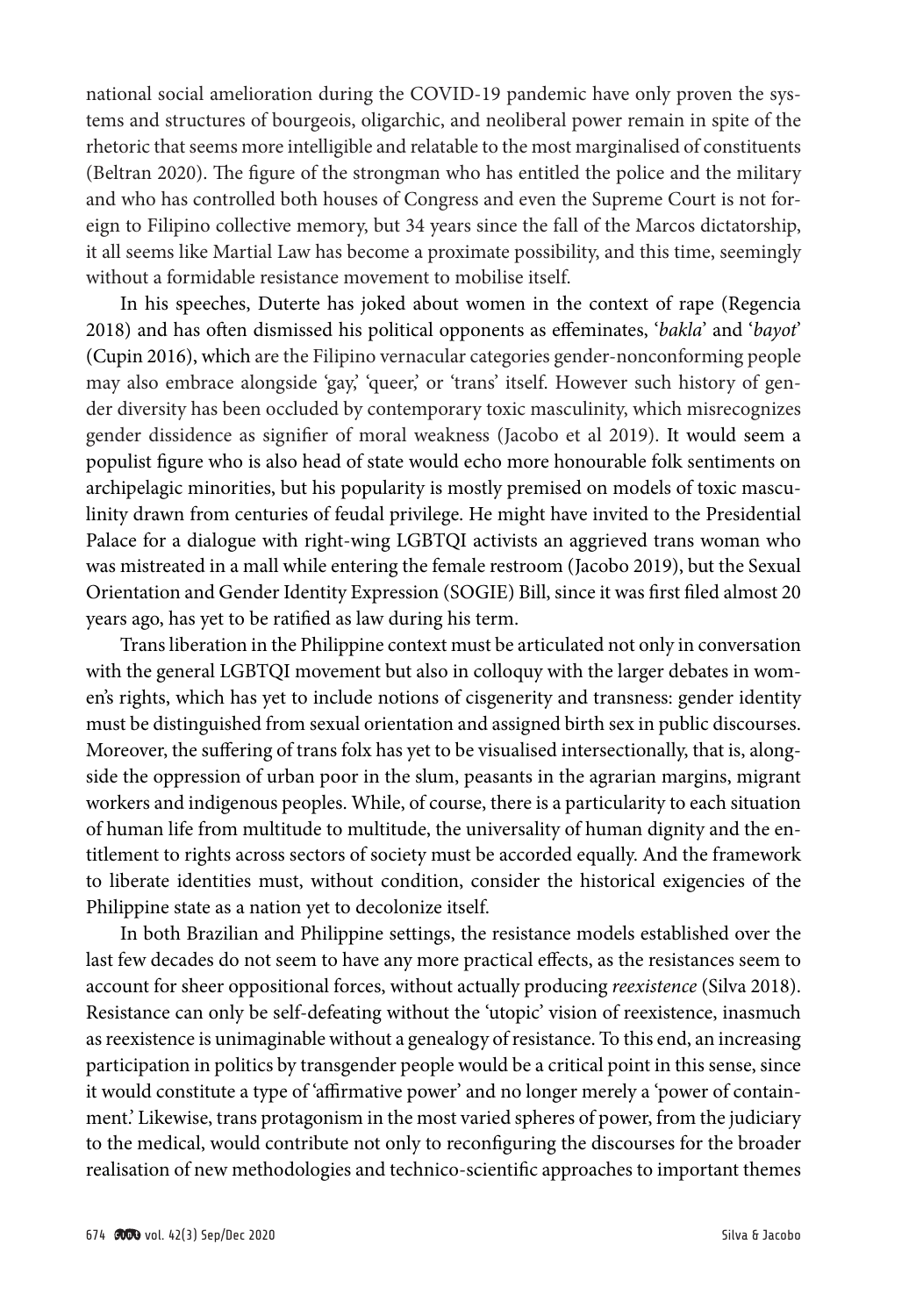of life in society in favour of a future inhabitable by our bodies, sexualities and desires: a future that no longer depends on the will of a cis person, but only on our potency to live and think collectively.

In all cases, resistance is a process started in the streets. By 'process,' we mean a singular movement led by the desire to freedom and equality. As an example of what we are saying, we can cite the phenomenal form of resistance by Brazilian travestis in the late 1980s, in what was known as *Operação Tarântula*, as brilliantly narrated by Céu Cavalcanti and co-authors (Cavalcanti, Barbosa, and Bicalho 2018). During that time, there was so much hatred toward travestis in the city, attributing to them the spread of HIV, a stereotype that still persists and against which the trans movement in Brazil is struggling. In *Operação Tarântula*, police were mobilised to arrest travestis in order to control their bodies and subjectivities. Given this pressure on travestis all over São Paulo, the women insisted on continuing to populate the streets, knowing the consequences of such visibility, and created a singular form of resistance against the enmity directed towards their further abjection in their contexts of life and livelihood.

In 2015, the Filipina trans women in Manila also went to the streets. During the trial of Lance Corporal Joseph Scott Pemberton in the case of murder of Jennifer Laude, trans activists in Manila protested in the streets, even travelling to Olongapo, the former seat of an American military base, knowing all too well that for the first time violence against trans women in the country, and the kind of justice that such crime deserved, had become politically visible and possibly radical. This, in the absence of an institutionalised national trans march, accounts for a kind of mobilization trans women exposed to severe forms of punitive action by the nation and the empire at large can organize and sustain.

In São Paulo and Olongapo, we see how Brazilian and Filipina trans women had been willing to risk visibilising themselves as resistive, if only to point to a future where they could reinvent themselves, existing. Street visibility is political action that is done when all manner of structure can no longer support the sense of wellbeing and social justice that the State must provide for its citizens. In the two scenes above, the State has proven itself to only promote repression. We have seen this indignation in the Occupy Movement in the United States and in the Umbrella Movement in Hong Kong, and of course, this brings us back to the night in June 1969, in New York City. With a history police violence directed against gender-diverse people culminating in Stonewall, it was time for the subaltern to take action and bring the revolution to the streets.

## *A night that conjures the end of the world*

Without doubt, Stonewall is a milestone for the LGBTQI movement in the United States. To imagine however that the importance of Stonewall is restricted only to the context of that country would be a profound mistake. In the spirit of its intersectionality, Stonewall can only be a planetary movement.

That night of June 28, 1969, the New York police invaded the Stonewall Inn, a bar aimed at the city's queer public, initiating a process of revolt that would definitely mark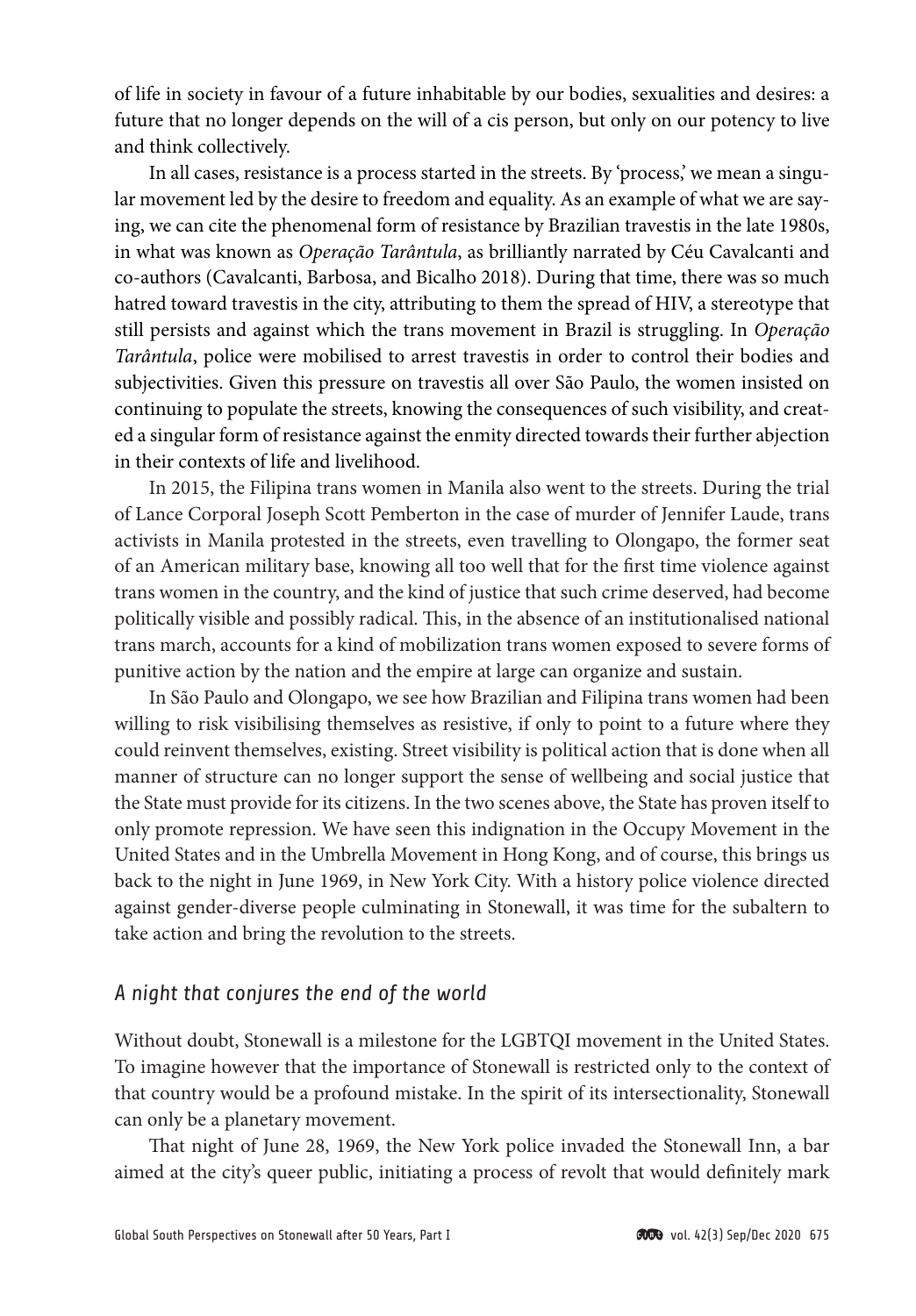the history of the LGBTQI movement. Fed up with the tyranny of the policemen who had constantly intruded upon the place, Marsha P. Johnson decided to throw a glass cup at the police, marking a legendary moment. Beside Marsha was Sylvia, a trans Latinx woman who was not intimidated by police brutality and bravely went out for the riot initiated by her friend. Two peripheral black trans women. Two stories of prejudice, as well as the resistance to it. Two stories that echo across the corners of the planet. This gesture of fatigue, revolt and desire for change marks the emergence of a transnational movement that, decade after decade, has solidified the claim to rights for its people.

The pivotal role of these two pioneers has nonetheless become invisible at a global level. Why so? In a sense, Hollywood can provide us with some clues. In 2015, the film of the same name, *Stonewall*, by German director Rolland Emmerich brought to the screen the story of that night by focusing on a fictional character called Danny Winters. Emmerich usurps not only Marsha's role but also confers a racial erasure by 'whitening' and 'cisgendering' the gesture that started the LGBT civil rights revolution. Does the hero always have to be cisgender, male and white, we ask?

Emmerich's gesture, moreover, reveals something else that unfortunately still presents itself as a major challenge for the LGBTQI movement at a global level: how does one build visibility within the movement that overflows with cisgender, white, patriarchal and gay-centric representation of privilege? This violence of this act wounds even more deeply when we consider the unsolved case of Marsha's death in 1992.

This place of representation and the struggle for public policy that arises from such visibility are among the most salient objects of contention of this essay. In a sense, the invisibility of Marsha's and Sylvia's revolutionary gestures resonates in contemporary LGBTQI movements. Their marginalisation might have been partially redressed with contemporary histories of Stonewall acknowledging their erasure from the narrative by mainstream gay and lesbian discourse, but the trans community in the present still experiences a subordinate role within the collective movement. Many black trans activists in the United States were quick to point out an intersection that is forgotten when the banner of 'black lives matter' is unfurled. 'Do black trans lives matter too?' was a question that was raised during the protests in the advent of George Floyd's murder in Minnesota. The contemporary reckoning of civil rights seems to have neglected the most marginal of women – black, trans, poor – not realising their liberation can only announce the liberation of everyone else. The structures which oppress poor black trans women are the ones that must be dismantled, once and for all. If white supremacy, cisheteropatriarchy and capitalism must remain, then everyone else after our sisters can never free themselves.

The importance of Marsha and Sylvia is not limited to the night of 28 June 1969. Together, the two trans women founded, about a year later, the Street Transvestite Action Revolutionaries (STAR), which started to function as a reception centre and shelter for queer people and young sex street workers who are extremely prone to violence. Considered a model for other organizations, STAR actually would become a reference for what we now call intersectional policy making and programming. Sylvia and Marsha are the LGBTQI mothers who are expelled from home or are in a situation of misery due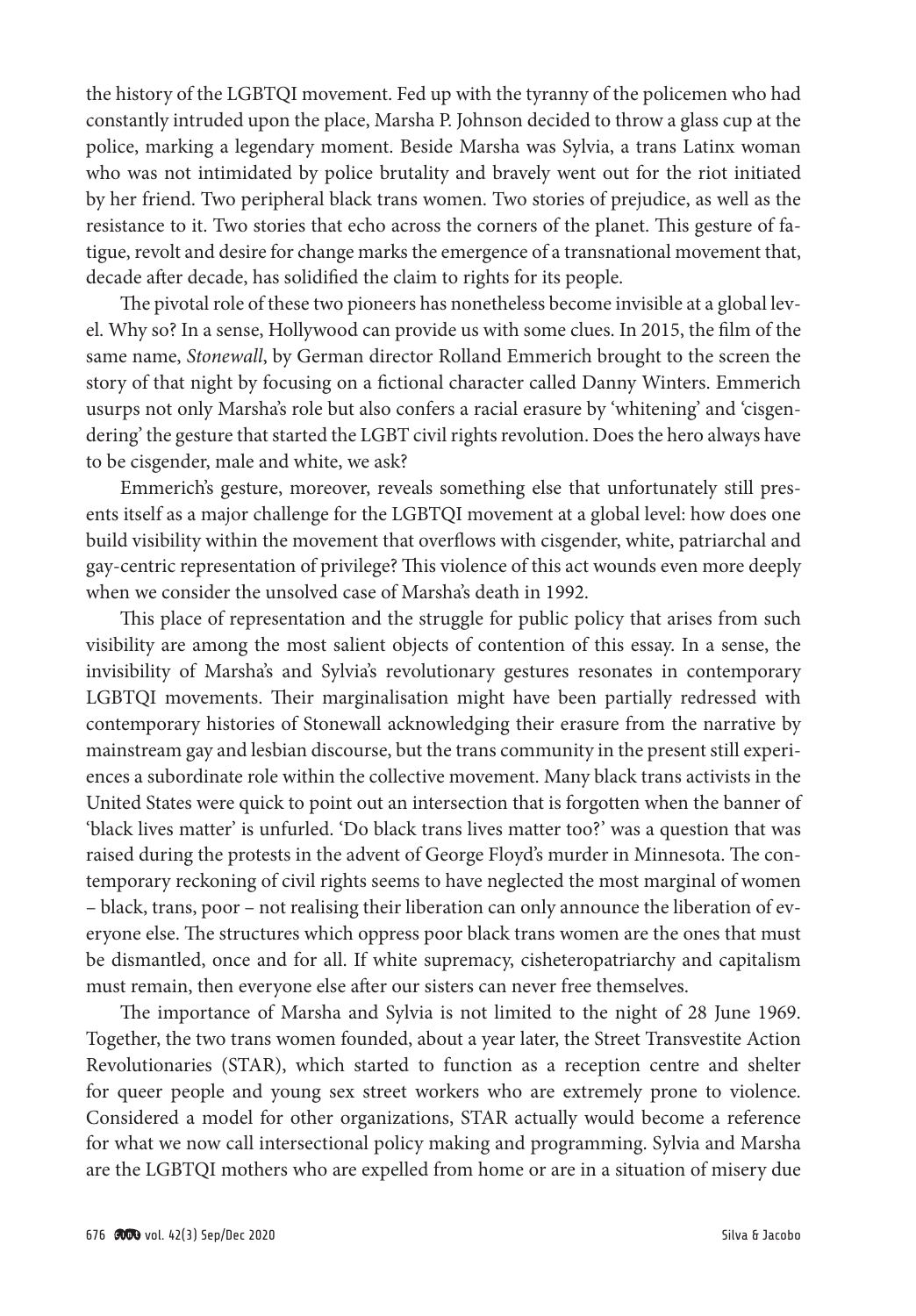to the structural exclusion and social stigma that their bodies and identities are subjected to. In this sense, that night of struggles in Stonewall was, in fact, a night that began an affective conjunction of bodies towards a definitive absolution of stigmas, violence, social amputation, the restriction of the right to be empowered, in other words, that night was a conjuration of the end of the 'world,' to allow a new one to give birth to itself.

More than fifty years later, shelter centres for LGBTQI people in Brazil, although still few, are a fundamental reality for the survival of these people, especially for travestis and transsexuals who still occupy a place of specific vulnerability in society. Present in several Brazilian cities, shelter centres provide essential services to the LGBTQI population on the street and in sex work. In addition, programmes of empowerment and promotion of citizenship of these people make these places at the forefront of public policies for the promotion of life, insofar as they offer housing, food, health care, education, culture, leisure and projects of employability, making these people feel part of society. In the Philippines, the pandemic has exposed the fundamental quarantine that has dispossessed Filipina trans women before all manner of quarantine. Many were displaced from the few opportunities of work that entitled them to a semblance of wellbeing. While trans-specific shelters are still to be established in Manila and other cities in the archipelago, such places of refuge where dreamed of and rehearsed in residences and apartments where trans women were receiving fellow trans women fleeing their own homes that shunned them and families that abused them during isolation. In Zamboanga, a city in Mindanao island, an organization called Mujer LGBT provided a space within its community centre for trans and gender-nonconforming persons escaping antagonistic family situations. This model is significant if one considers the context of conflict specific to Mindanao, that is, violence between Muslim and Christian Filipinos, between military and dissident forces. Trans and queer people are caught in this crossfire, and spaces which shelter them become more significant in the discourse of the peace that is aspired for.

The glass cup that Marsha fired at the police 51 years ago, therefore becomes a reference for civil emancipation, a gesture of anger that aims to bring a renegade part of society to a field of immanence whose function is to build a social improvement policy that recognises as human those who have always been treated as animals, as monstrous beings. This gesture is, in this sense, one that escapes history itself, insofar as it becomes a reference for insurgency around the planet, producing a special resonance in the global South.

If, on the one hand, trans protagonism has been usurped by mainstream policies of representation, on the other hand history itself has worked to promote due recognition of justice. Today, we can say, that trans movements around the planet have promoted great advances to achieve the rights of the entire population. In this sense, it is again important to point out the work carried out by Indianare Siqueira, the mistress of *Casa Nem*, a shelter centre for the LGBT population, and Gilmara Cunha, woman in charge of the *Grupo Conexão G*, the first and only organisation of the type dedicated to the promotion of citizenship and rights of LGBTQI people from favelas. In the Philippines, trans activism was initiated by the Society of Transsexual Women of the Philippines (STRAP). This group coined the term 'transpinay,' to liberate Filipino trans women from centuries of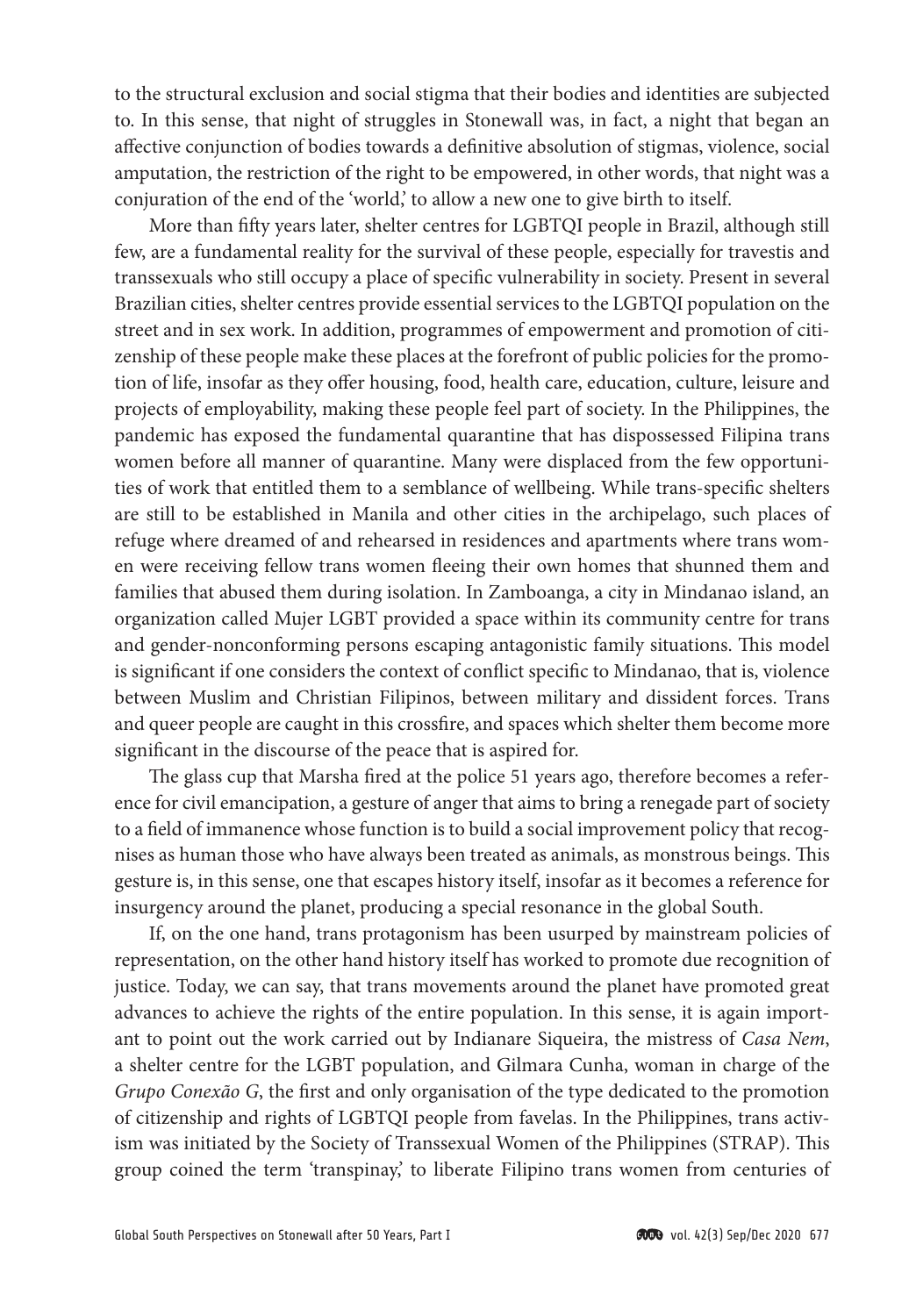bigotry associated with names which disparage their identity, prefiguring paths toward feminist agency as well as coalitional possibilities with cis feminist accomplices, siblings within the queer spectrum, and femme persons who do not necessarily identify as trans but are grounded in vernacular understandings of gender diversity. Inspired by the initiatives of trans organisations all over in world, especially in the United States, South Africa, Malaysia and Brazil, STRAP, with the AIDS Society of the Philippines, and various partner organisations, ran a fundraiser that aided 300 women all over the country. These organisations have in their DNA the mark of fortitude and courage left as a legacy of the struggles of Marsha and Sylvia and have kept alive the revolutionary ethic that started that night.

Trans women in Brazil and the Philippines may have divergent herstories to tell, and yet we inspire each other to look after each other every other sister beyond Latin America and South East Asia. The right to one's name and the marker of identity and to one's affirmative body may not have arrived yet in Philippine shores, but the Brazilian narrative has a lot to teach Filipina trans women on what paths they can take to assert their womanhood in the nearest horizon of the future. Brazilian transsexual women and *travestis* can look at their transpinay sisters translating between 'trans' and vernacular categories of gender diversity like the *bakla* and recall how their negotiations with *bicha* culture have also solidified multiple pathways toward self-determination. Linguistic diversity in the Philippines does not only signify the diversity of regional dialects of one dominant language, but a diversity of languages itself. This makes for a situation where 'trans' has to be literally translated and categories of gender variance vary by both region and language. The vernacularity of *travesti* and *bicha* accounts for possibilities of self-identification particular to the Brazilian gender-diverse experience escaping Western categories that tend to efface a diversity of genders elsewhere whenever 'trans' and 'queer,' for example, travel. The Philippine trans experience of a recurrent wave of fascism reminds their Brazilian cohorts of similar structures of oppression which repeat in their own herstory, and trans protagonists from both localities can only converse and think through the force that will allow waves of dissent to resurface and settle on the ground of permanent change, so that storms and stresses of white colonial patriarchy can thrive no more. The role that these assemblages play is definitely revolutionary. Each time they move, the glass cup is whole again, shines, breaks again, shines even more, and breaks slowly, sharply against each police car parked by a queer inn anywhere in the world, anytime of the night.

Trans women from the global South carry in their bodies the particles of strength that our predecessors left us as an ethical principle of fighting for life; because we have been disputing life at the level of life, even when we are killed or somehow our protagonism of courage and struggle has been usurped: we will move forward towards a final absolution. We sing this nocturne each night.

## *Towards a final absolution: a south by south trans manifesto*

We were together somewhere in Northeastern Brazil trying to heal some wounds and create pathways far beyond the trauma. We cried together, countless times, when rescuing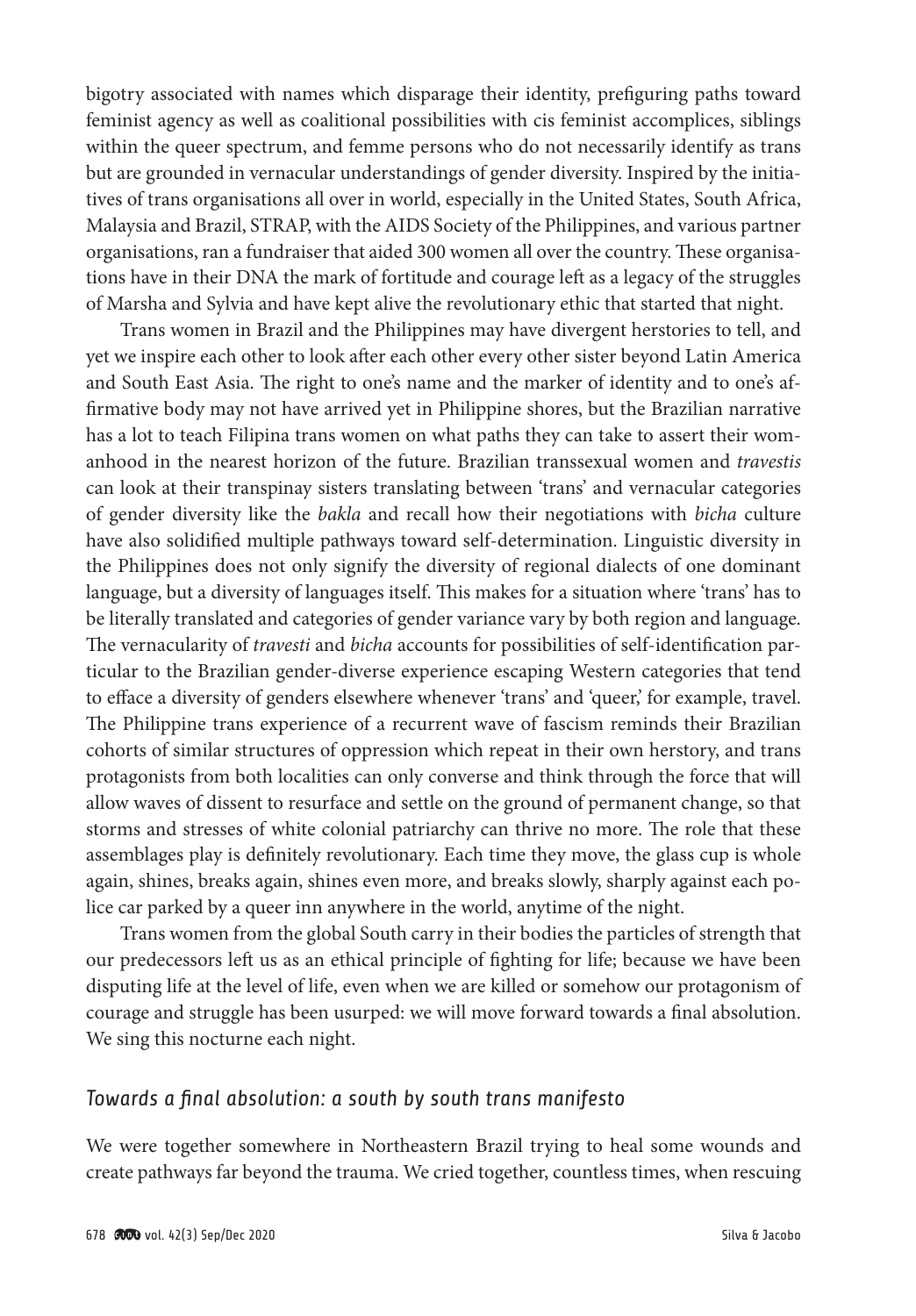memories of a life that we did not have the chance to live, but we still persisted. 'Don't forget, you are a trans woman. Pain will always be your ghost. WE GOTTA BE STRONG, GIRL!' Although those words echoed through the room, the resonances were beyond, far beyond it; it was felt in and around the world: a world that takes lives and precaritizes dreams; a world that is, as Jota Mombaça says (2017), *my* trauma.

Perhaps our unconscious projects things and builds desires to keep us minimally interested in life. Maybe that's why we miss things we never had; those things only existed in desire? In the desire to fracture that damn *cistem*! 12 In the desire to shout at those who, at the cost of perversity and transphobia, usurp our right by surfing the wave of sovereign power. From a power invented at the expense and the blood of those who were abominably dominated in a coloniality that persists and crosses the time of our murderers.

We should not be waiting for someone to come save our lives. Instead, we must wait for a definite absolution. We will no longer deposit our hopes, our future in somebody else's hands. This absolution means no longer searching for men, but for purity, the jewel, the diamond inside, the most genuine singularity of ourselves. Trans and queer black slum people somehow have the know-how to survive; despite the pain, the abandonment, the poverty, the prejudice, they find the way.

A war is now taking place in the spiritual plane, to show us we can no longer keep living the way we treat people and nature. 8 billion people. The planet no longer has the capacity to hold all of us. We must start to do something, to create a more equal world, for all of us, not just for a few.

We yearn for freedom, yes. Deep inside we are longing for it. And yet, when we are freed from something, we get stuck in some feeling, a blackhole pushing us into another battle we must surpass again. There is a need to create a force to overcome this, and finally find freedom. Nonetheless, if freedom is a constant and infinite battle, especially for us, can we ask for an absolution from this infinite search? Because we are always searching for something – love, sanity, romance, sex, money, work... And if we are absolved, shall we finally find peace?

There is an unpayable debt. One that invests in trans subjectivity, bodies in a necro-economy that kills us in so many ways. We have come so far from where we began. We have created our paths through pain, trauma, the ruins of a world to which pleasures we were never entitled. If we have arrived here, however, with injured feet and blood in our eyes, with rage, but also with beauty and love, it is because we believe in life, most of all. In this unbearable life where the horror of necrotopographs<sup>13</sup> have insisted on investing its strength. We will continue to fight for life on the level of life, no matter how much they want to kill us: we will no longer die! We will continue our visceral struggle in the face of all the brutalisation of our bodies, until our final absolution.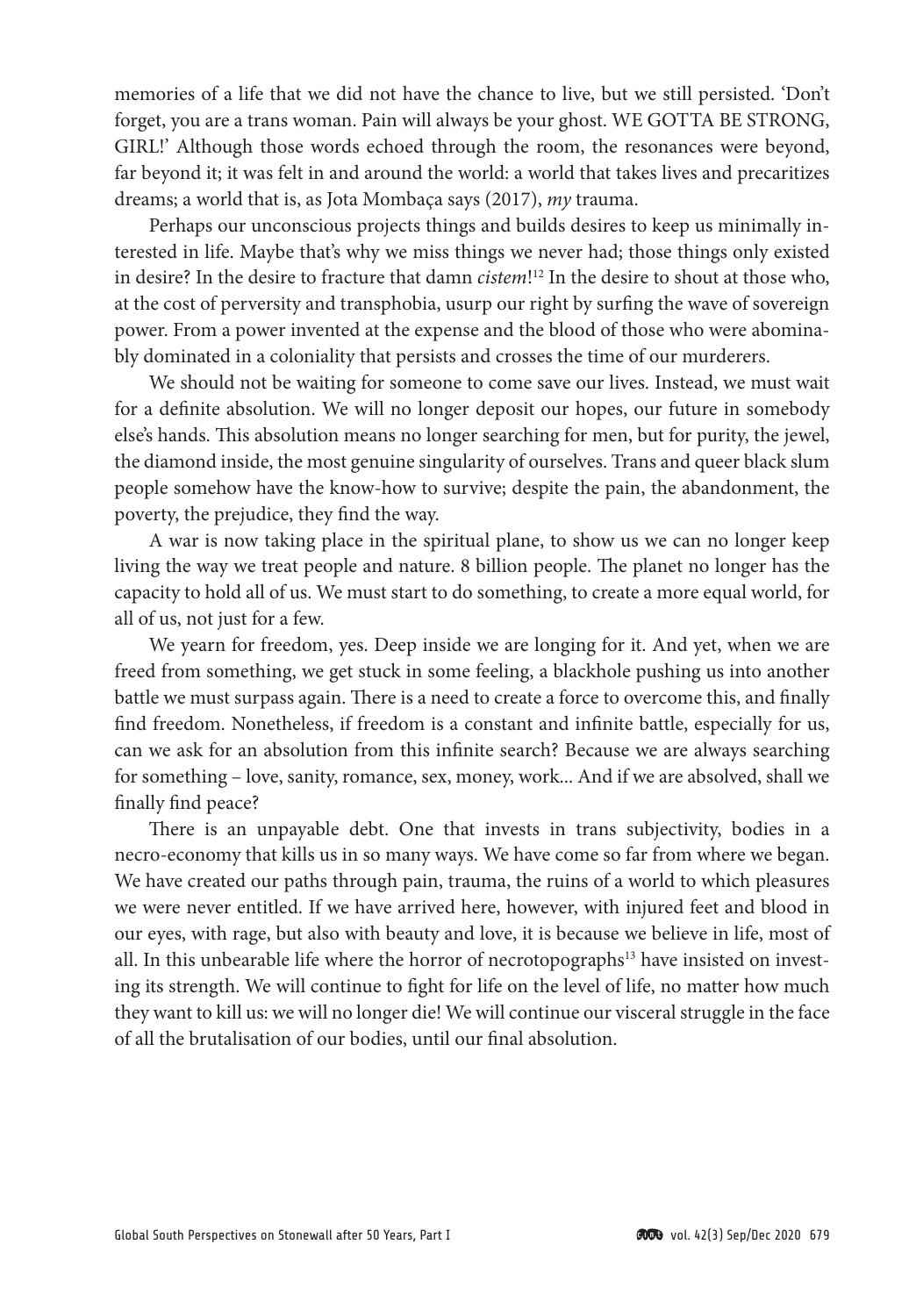# **Notes**

- 1 See<https://antrabrasil.org/historia/> for a more detailed account of Brazilian trans herstory.
- 2 The following women need to be acknowledged for their valuable accounts here: Brenda Alegre, Yanyan Araña, Kaye Candaza, Naomi Fontanos, Mikee Inton-Campbell, Ayesha Tolentino Lopez Corchus, Melai Lopez, Rica Paras, Charlese Saballe, Rain Villagonzalo.
- 3 In 1971, a Brazilian doctor was prosecuted for performing a sex reassignment surgery on a trans woman. He was charged with the crime of 'amputation' and the legal case gained public notoriety and lasted for years.
- 4 In *Black Skin*, *White Masks*, Fanon (2008) describes what he calls 'amputation of being,' to exemplify a kind of 'superiority complex' of the Antillean who returned from France, thus adopting French instead of Patoá, a local dialect. For Fanon, such a complex would make black people identify themselves as 'almost white.' In this essay, we work with the idea of amputation to demonstrate that trans activism, on the contrary, does not accept the 'inferiority complex' imposed on trans experiences. Against such amputation of being, Fanon (2008: 126) then declares: 'I refuse this amputation with all my strength. I feel like a soul as vast as the world, truly a soul as deep as the deepest of rivers, my chest having a power of infinite expansion. I am a gift, but the humility of the sick is recommended... Yesterday, opening my eyes to the world, I saw the sky squirm from side to side. I wanted to get up, but a gutless silence threw its wings over me Irresponsible, riding between Nothing and Infinity, I started to cry' (our translation). Like Fanon, we have seen that trans activism since Marsha and Sylvia has viscerally refused this amputation.
- 5 A normative resolution is a type of internal document of the institutions that regulate the surgical operation and medical treatment procedures of the public.
- 6 Mariah Rafaela Silva serves an important role in this story. She was the first transsexual woman to take university exams using a social name in 2009. At the time, she took advantage of a loophole in the policy of the Universidade do Estado do Rio de Janeiro (State University of Rio de Janeiro) that designated and differentiated services to people with 'special needs'; it was not an easy task, but after contending with a lot of bureaucracy, she succeeded. Then, as a university student, she was responsible for leading a riot, which culminated in the resolution to use the social name at one of the most important universities in Latin America, the Universidade Federal do Rio de Janeiro (Federal University of Rio de Janeiro). In this case, Mariah, in addition to leading the riot, was responsible for having the text of the resolution drafted and unanimously approved by the Graduate Council after much pressure. The resolution was made public in February 2015 after almost two years of much struggle on the part of Mariah.
- 7 Prior to the Silverio ruling, Filipina transgender women, citing Republic Act 9048 (Clerical Error Law of 2001), succeeded in having their names and gender markers changed through a simple petition lodged at the local civil registrar's office. See United Nations Development Programme and Commission of Human Rights of the Philippines (2018: 38).
- 8 In his critique of this decision, legal scholar Michael Vincent A. Maté (2008: 202) wrote: '... Through *Silverio*, the Court has effectively closed the door against any remedy that may be afforded to transsexuals seeking to give legal recognition to their true status – not to mention that it also closed the door against the possibility of legal recognition itself.'
- 9 We owe Leo Fernandez Almero for pointing out to us this contrapuntal case. See Almero (2019), which was part of a panel on the situation of transgender women in South East Asia organized by Jaya Jacobo.
- 10 We would also like to thank Brenda Alegre for sharing anecdotal accounts regarding these situations.
- 11 'Folx' is used, instead of 'folks,' as a more inclusive term to embrace gender-diverse and nonbinary identities within the LGBTQIA collective identity.
- 12 We employ the word 'cistem' to demonstrate a set of hegemonic practices of gender and sexual identity that take cisgenerity as a reference, operating in the form of a true 'system' of social gears that limits the diverse experience and multiple expressions of gender and desire.
- 13 'Necrotopographies' shed light on the indications of the mobility of categories of death and destruction promoted to colonial rationality. In general, these movements of annihilation reach more easily certain territories and life experiences that are fundamentally racialised and gendered, marginalised and impoverished.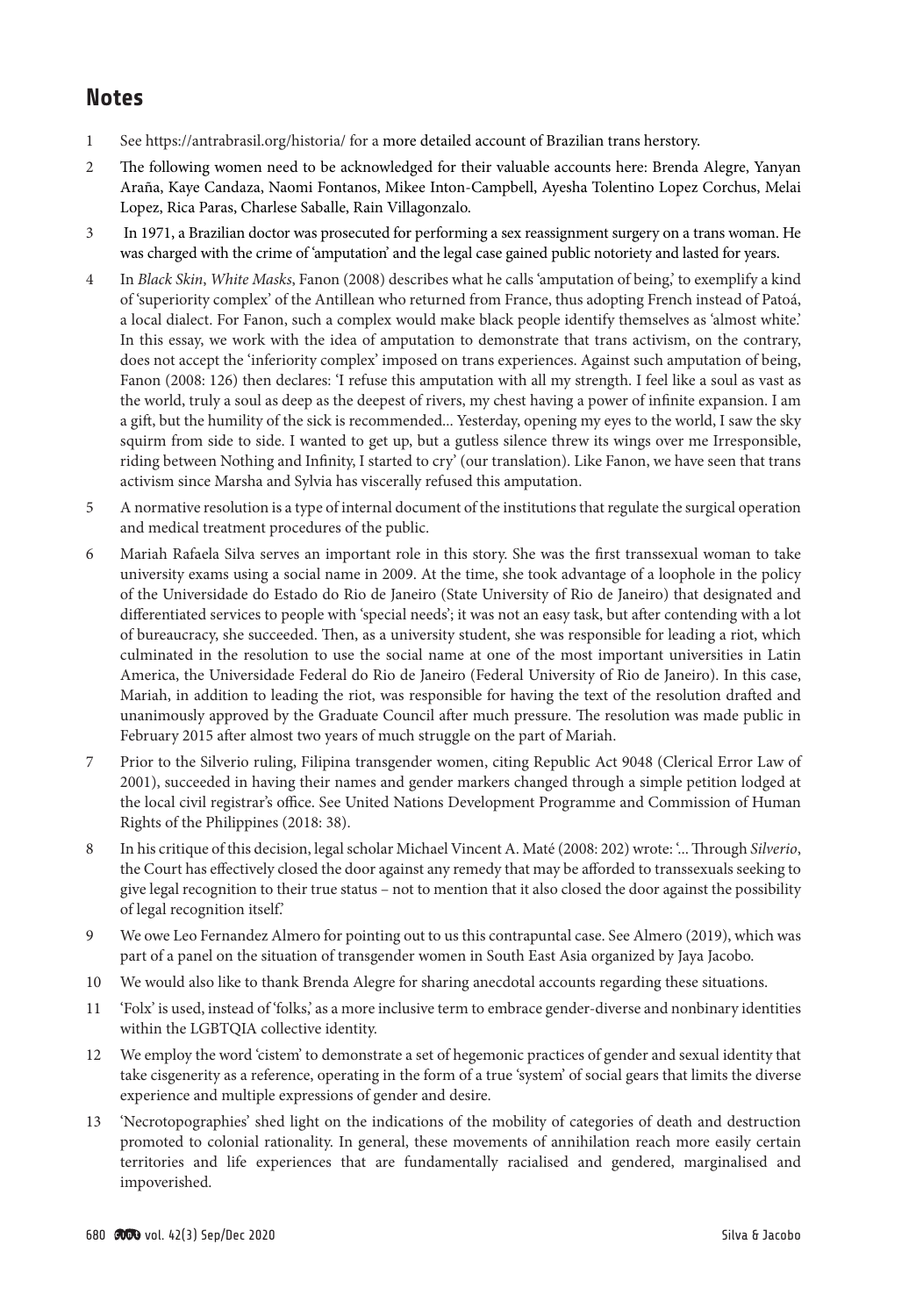# **References**

Almero, L F. 2019. 'Negotiating identity and seeking safe spaces: the Philippine legal vacuum and the emigration of transgender Filipina women.' Paper presented at the Asian Migrations Conference, New York University, Shanghai, China, 26-28 August.

Associação Nacional de Travestis e Transexuais (ANTRA). 2020. *História*. At [https://antrabrasil.org/](https://antrabrasil.org/historia/) [historia/](https://antrabrasil.org/historia/) [Accessed on 26 July 2020].

Beltran, M. 2020. '"The Philippines" Pandemic Response: A Tragedy of Errors.' *The Diplomat* [online], 12 May. At https://thediplomat.com/2020/05/the-philippines-pandemic-response-a-tragedy-of-errors [Accessed on 26 July 2020].

Borba, R. 2016. *O (Des)aprendizado de si: transexualidades, interação e cuidado em saúde*. Rio de Janeiro: Editora Fiocruz.

Cavalcanti, C, R B Barbosa and P Bicalho. 2018. 'Os Tentaculos da Tarântula: Abjeção e Necropolítica em Operações Policiais a Travestis no Brasil Pós-redemocratizão.' *Psicologia: Ciencîa e Proffisão* 38: (2) 175-191.

Cupin, B. 2016. '"Bakla, bayot" don't mean "weak," transgender bet tells Duterte.' *Rappler* [online]*.*  14 April. At <https://rappler.com/nation/elections/transgender-roman-duterte-lgbt> [Accessed on 26 July 2020].

Fanon, F. 2008. *Peles negras, máscaras brancas*. Salvador: EDUFBA.

Federal Council of Medicine [Brazil]. 2010. 'Resolução 1.955 de 2010.' Brasília. At http://www.portalmedico.org.br/resolucoes/CFM/1955\_2010.htm [Accessed on 26 July 2020].

\_\_\_\_\_. 'Resolução 1.652 de 2002.' Brasília. At http://www.portalmedico.org.br/resolucoes/ CFM/1652\_2002.htm [Accessed on 26 July 2020].

\_\_\_\_\_. 'Resolução 1.482 de 1997.' Brasília. At http://www.portalmedico.org.br/resolucoes/ CFM/1482\_1997.htm [Accessed on 26 July 2020].

Jacobo, J. 2019. 'Trans Politics after Gretchen Diez and Filipino Cisgenerity in a Time of Violence.' *Squeeze* [online]. 24 August. At [https://squeeze.ph/trans-politics-after-gretchen-diez-and-filipi](https://squeeze.ph/trans-politics-after-gretchen-diez-and-filipino-cisgenerity-in-a-time-of-violence/)[no-cisgenerity-in-a-time-of-violence/](https://squeeze.ph/trans-politics-after-gretchen-diez-and-filipino-cisgenerity-in-a-time-of-violence/) [Accessed on 26 July 2020].

Jacobo, J, V Empimano, M Torrechilla and C Tablazon. 2019. 'The bakla, the agi: our genders which are not one.' *Periferias* 1 (3): n.p.

de Jesus, J G. 2018. *Transfeminismo: teorias e práticas*. Rio de Janeiro: Metanoia.

Maté, M V A. 2008. 'Silverio vs. Republic: A Step Backward.' *Ateneo Law Journal* 51: 181-203.

Mbembe, A. 2018. *Crítica da razão negra*. São Paulo: n-1 edições.

Mombaça, Jota. 2017. 'O mundo é meu trauma.' *Piseagrama* 11: 20-25.

\_\_\_\_\_. 2016. 'Rumo a uma redistribuição desobediente de gênero e anticolonial da violência.' At [http://www.issuu.com/amilcapacker/docs/rumo\\_a\\_uma\\_redristribuic\\_a\\_\\_o\\_da\\_vi](http://www.issuu.com/amilcapacker/docs/rumo_a_uma_redristribuic_a__o_da_vi) [Accessed on 26 July 2020].

Regencia, T. 2018. 'Rodrigo Duterte slammed after 'dangerous and distorted rape joke.' *Al Jazeera* [online], 31 August. At [https://www.aljazeera.com/news/2018/08/rodrigo-duterte-slammed-dan](https://www.aljazeera.com/news/2018/08/rodrigo-duterte-slammed-dangerous-distorted-rape-joke-180831085433413.html)[gerous-distorted-rape-joke-180831085433413.html](https://www.aljazeera.com/news/2018/08/rodrigo-duterte-slammed-dangerous-distorted-rape-joke-180831085433413.html) [Accessed on 26 July 2020].

Silva, M R. 2018. *Corpos Antropofágico: supermáquina e intersseccionalidades em cartoescrita de fluxos indisciplinares*. Manaus: UEA.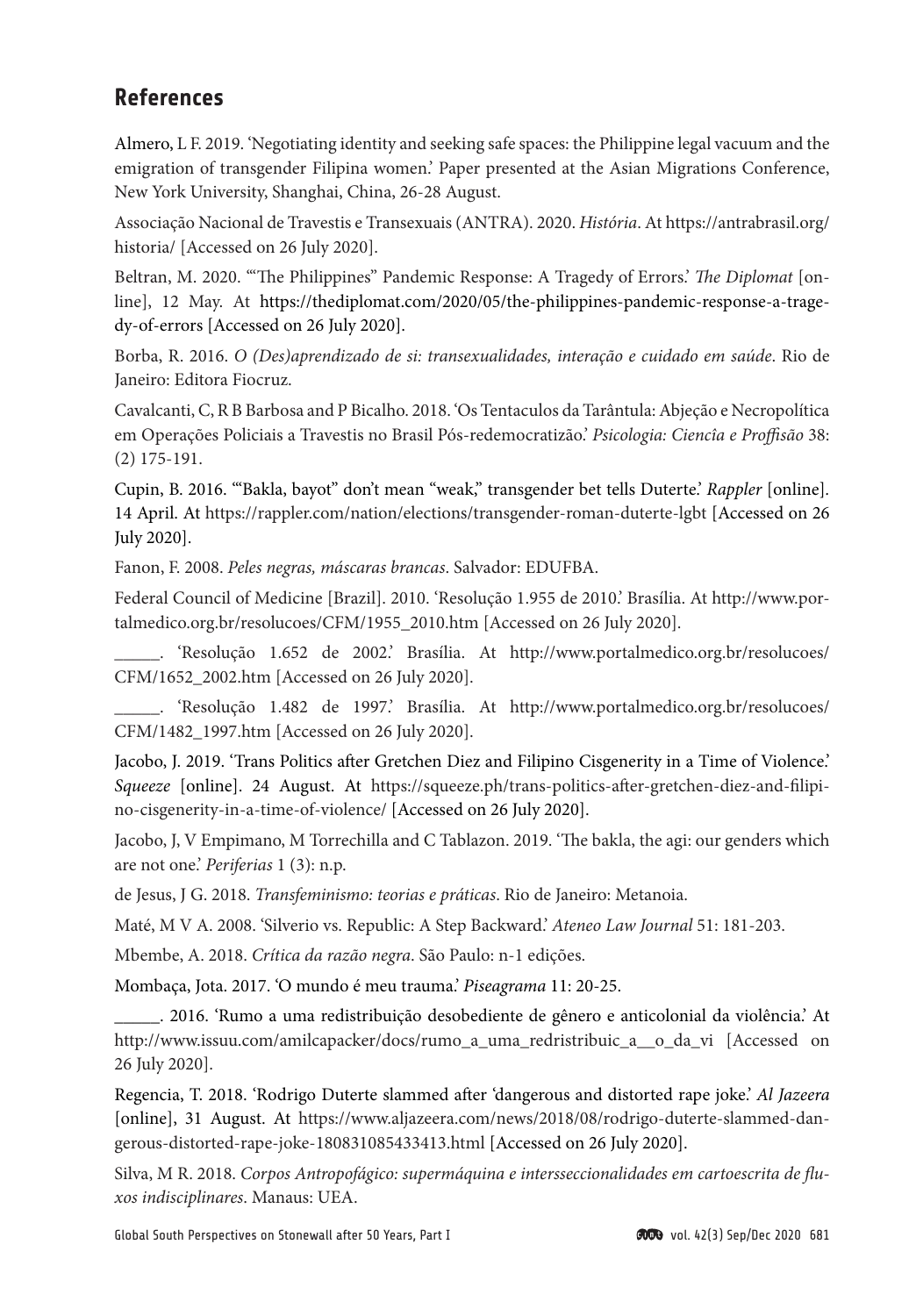Supreme Court [Philippines]. 2007. *Silverio vs. Republic*. G.R. No. 174689. 19 October.

\_\_\_\_\_. 2008. *Republic vs. Cagandahan*. G.R. No. 166676. 12 September.

Stanley, E A. 2014. 'Gender Self-Determination.' *Transgender Studies Quarterly* 1 (1-2): 89-91.

United Nations Development Programme (UNDP) and Commission of Human Rights of the Philippines (CHRP). 2018. *Legal Gender Recognition in the Philippines: A Legal and Policy Review*. Mandaluyong City: UNDP.

United Nations Development Programme (UNDP) and Asia Pacific Transgender Network (APTN). 2017. *Legal Gender Recognition: A Multi-Country Legal and Policy Review in Asia* Bangkok: UNDP.

Vergueiro, V. 2019. *Sou travestis: estudando a cisgeneridade como uma possibilidade decolonial*. Brasília: Padê Editorial.

Vitulli, E W. 2014. 'Prison-Industrial Complex in the United States.' *Transgender Studies Quarterly* 1 (1-2): 162-164.

#### Acknowledgments

Jaya Jacobo would like to acknowledge the GlobalGRACE (Gender and Cultures of Equality) project, for making possible the writing of her part of the article. GlobalGRACE has received funding from the United Kingdom Research and Innovation (UKRI) programme Global Challenges Research Fund (GCRF) under grant reference AH/P014232/1.

## **About the authors**

**Mariah Rafaela Silva** is a doctoral researcher in Communication at the Universidade Federal Fluminense (UFF). She has a degree in Art History from the Universidade Federal do Rio de Janeiro (UFRJ) and a master's degree in History, Theory and Criticism of Culture from the Universidade do Estado de Amazonas (UEA). She is a substitute professor at the School of Fine Arts at UFRJ, in the Department of History and Theory of Art. She was also an exchange student at Universidade Nova de Lisboa in Portugal where she studied gender, migratory flows and globalization. She is a collaborator with the NGO Conexão G for LGBT Citizenship in Favelas. A social activist, she has acted on different fronts around the planet to defend human rights for all humans.

**Jaya Jacobo** is Assistant Professor at the Department of Filipino in the School of Humanities of the Ateneo de Manila University in Loyola Heights where she teaches literature and gender studies. At the University of the Philippines in Diliman, she is Postdoctoral Research Fellow of the international arts and community consortium GlobalGRACE Gender and Cultures of Equality supported by the Global Challenges Research Fund of the United Kingdom Research Innovation. She holds the PhD in Comparative Literature and the MA in Comparative Literary and Cultural Studies from the State University of New York through a Fulbright Scholarship. Jacobo is former Chair of the Film Desk of the Young Critics Circle of the Philippines, a Founding Co-Editor of *Queer Southeast Asia: A Transgressive Journal of Literary Art* and Co-Editor of *BKL/Bikol Bakla: Anthology of Bikolnon Gay Trans Queer Writing*.